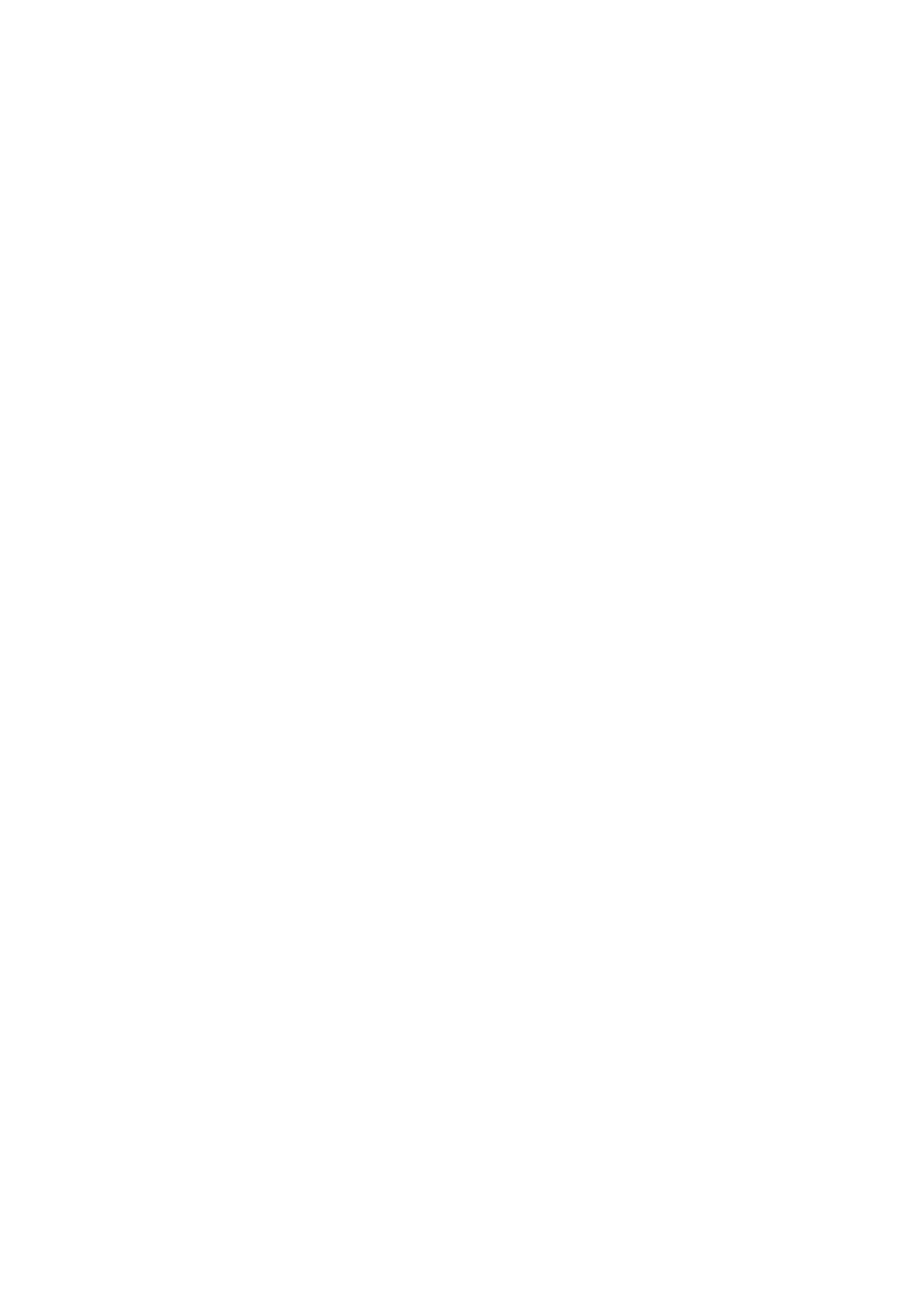| <b>CLAUSE</b><br><b>TITLE</b><br><b>NUMBER</b> |                                                       | <b>PAGE</b><br><b>NUMBER</b> |
|------------------------------------------------|-------------------------------------------------------|------------------------------|
| $\mathbf 1$                                    | <b>NAME</b>                                           | 1                            |
| $\overline{2}$                                 | <b>NATIONAL OFFICE</b>                                | $\mathbf{1}$                 |
| 3                                              | <b>INTERPRETATION</b>                                 | $\mathbf{1}$                 |
| 4                                              | <b>OBJECTIVES</b>                                     | $\overline{2}$               |
| 5                                              | <b>MEMBERSHIP</b>                                     | $\overline{4}$               |
| 6                                              | LIFE MEMBERSHIP                                       | 5                            |
| 7                                              | <b>ASSOCIATE MEMBERS</b>                              | 6                            |
| 8                                              | <b>ANNUAL SUBSCRIPTION</b>                            | 6                            |
| 9                                              | <b>GOVERNANCE</b>                                     | $\overline{7}$               |
| 10                                             | <b>CONFERENCES</b>                                    | $\overline{7}$               |
| 11                                             | THE NATIONAL EXECUTIVE                                | 11                           |
| 12                                             | <b>NATIONAL EXECUTIVE MEETINGS</b>                    | 13                           |
| 13                                             | DUTIES AND POWERS OF NATIONAL OFFICERS                | 14                           |
| 14                                             | <b>EXECUTIVE DIRECTOR &amp; NATIONAL OFFICE</b>       | 15                           |
| 15                                             | <b>BRANCHES</b>                                       | 16                           |
| 16                                             | <b>BRANCH OFFICERS &amp; COMMITTEES</b>               | 16                           |
| 17                                             | <b>BRANCH MEETINGS &amp; BUSINESS</b>                 | 17                           |
| 18                                             | <b>REPRESENTATION OF MEMBERS</b>                      | 18                           |
| 19                                             | NEGOTIATION & RATIFICATION OF EMPLOYMENT AGREEMENTS   | 18                           |
| 20                                             | <b>SECRET STRIKE BALLOTS</b>                          | 19                           |
| 21                                             | <b>AUTHORITY FOR ASSOCIATION TO REPRESENT MEMBERS</b> | 20                           |
| 22                                             | <b>RETURNING OFFICER</b>                              | 20                           |
| 23                                             | <b>NATIONAL EXECUTIVE ELECTIONS</b>                   | 20                           |
| 24                                             | <b>REMOVAL FROM OFFICE</b>                            | 22                           |
| 25                                             | <b>CASUAL VACANCIES</b>                               | 22                           |
| 26                                             | <b>CONSTITUTION OF THE ASSOCIATION</b>                | 23                           |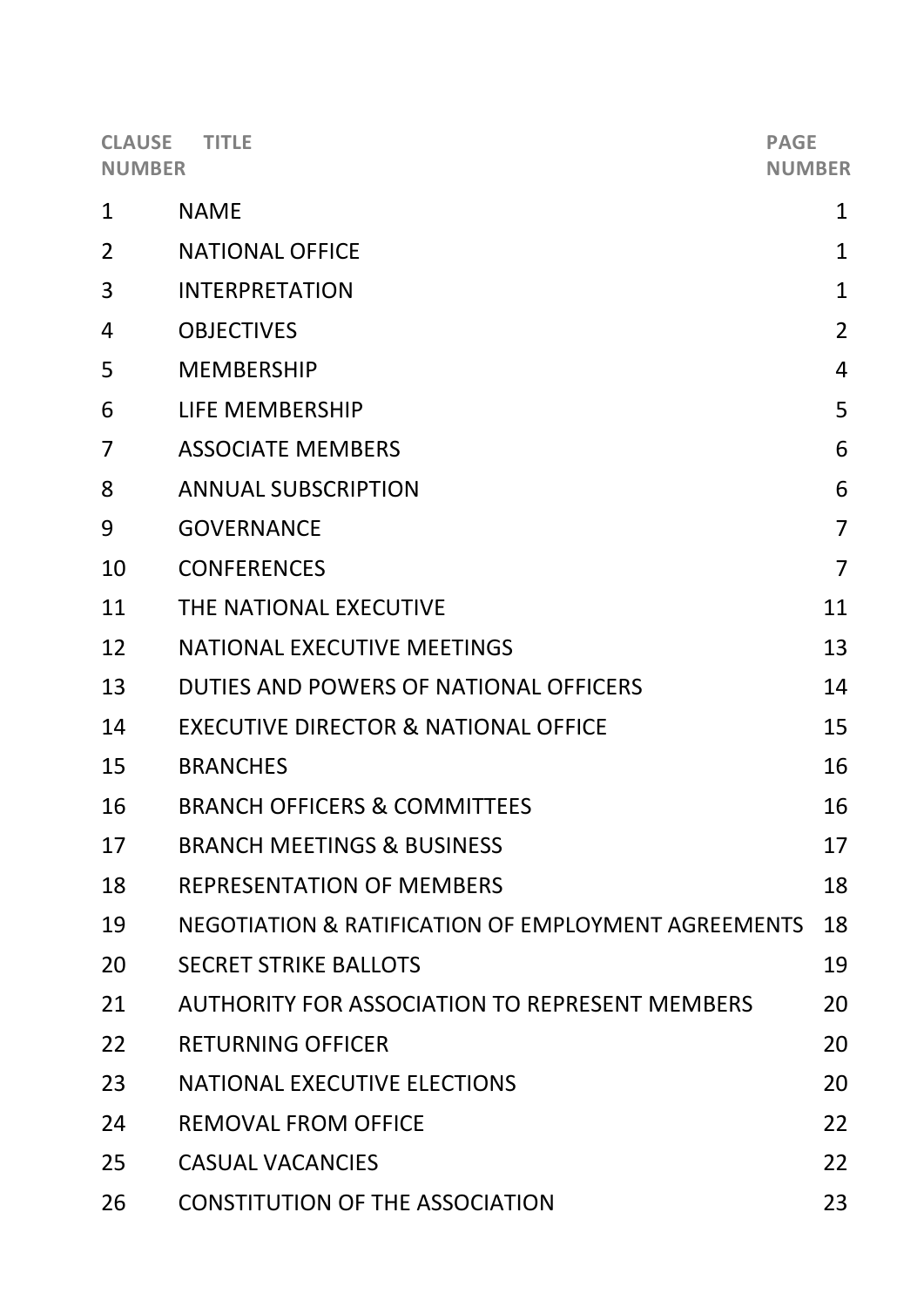| 27 | <b>CONSTITUTIONAL AMENDMENTS</b>              | 23 |
|----|-----------------------------------------------|----|
| 28 | <b>NOTICES</b>                                | 24 |
| 29 | <b>MEMBERS' ACCESS TO ASSOCIATION RECORDS</b> | 24 |
| 30 | <b>COMMON SEAL</b>                            | 24 |
| 31 | <b>FINANCIAL YEAR</b>                         | 25 |
| 32 | APPOINTMENT OF AUDITOR                        | 25 |
| 33 | <b>DISCIPLINARY MATTERS</b>                   | 25 |
| 34 | <b>DISSOLUTION</b>                            | 26 |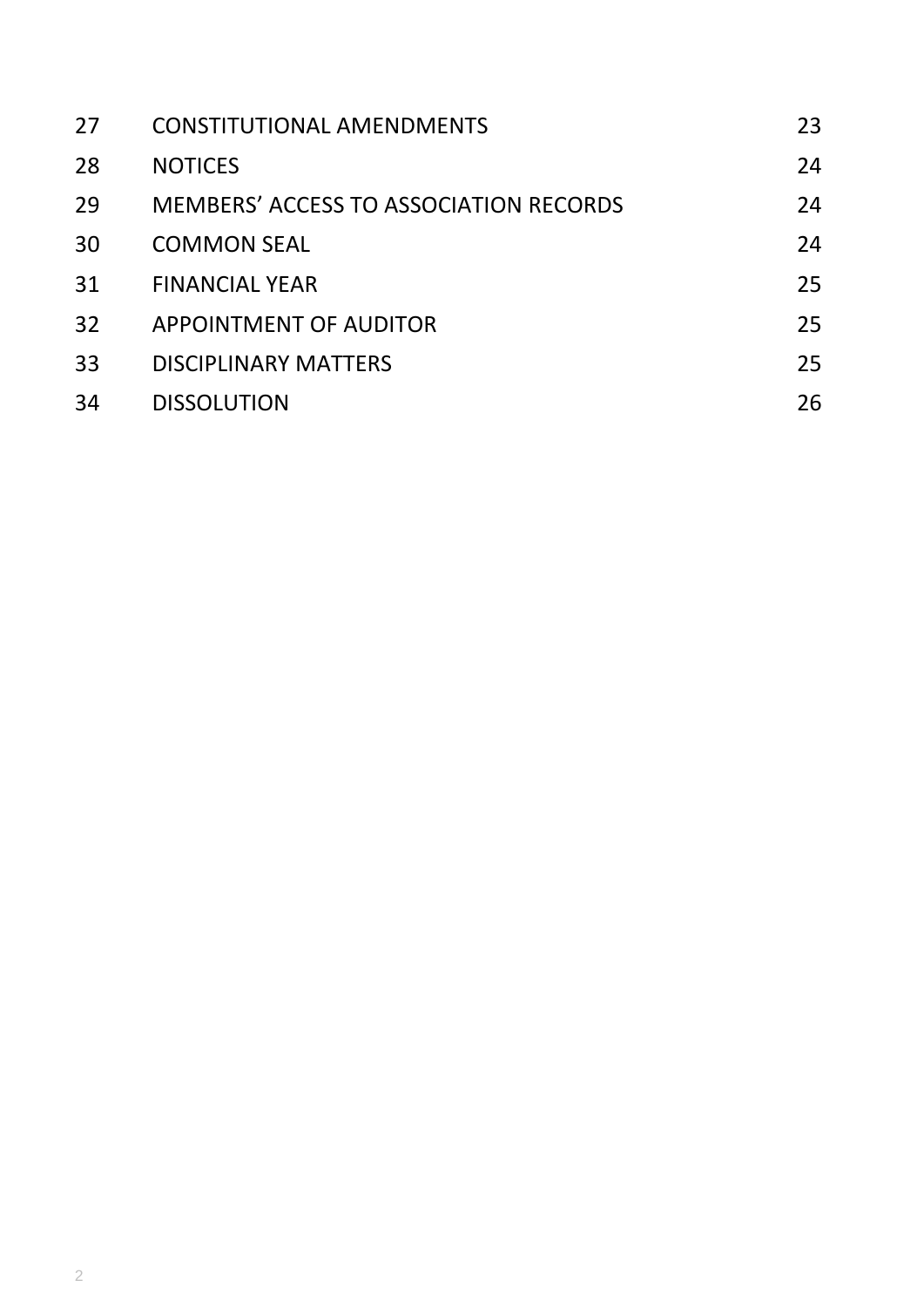# **1 NAME**

1.1 The name of the association shall be the Association of Salaried Medical Specialists Incorporated.

# **2 NATIONAL OFFICE**

2.1 The Association shall maintain a national office, which shall also be its registered office. The address of the national office may be changed from time to time by the National Executive provided the Association takes reasonable steps to promptly advise members of any such change.

### **3 INTERPRETATION**

In this constitution, unless the context clearly indicates otherwise:

"Association" means the Association of Salaried Medical Specialists Incorporated.

"Delegate" means a branch delegate;

"Casual vacancy" means a vacancy in any office or position occurring for any reason other than the expiry of the term of that office or position;

"Financial year" means the Association's financial year;

"Member" or "Members" mean a financial member or financial members of the Association and includes any Associate or Life Member;

"Month" means a calendar month;

"Officer" means the National President, the Vice President or the National Secretary of the Association;

"Year" means a calendar year.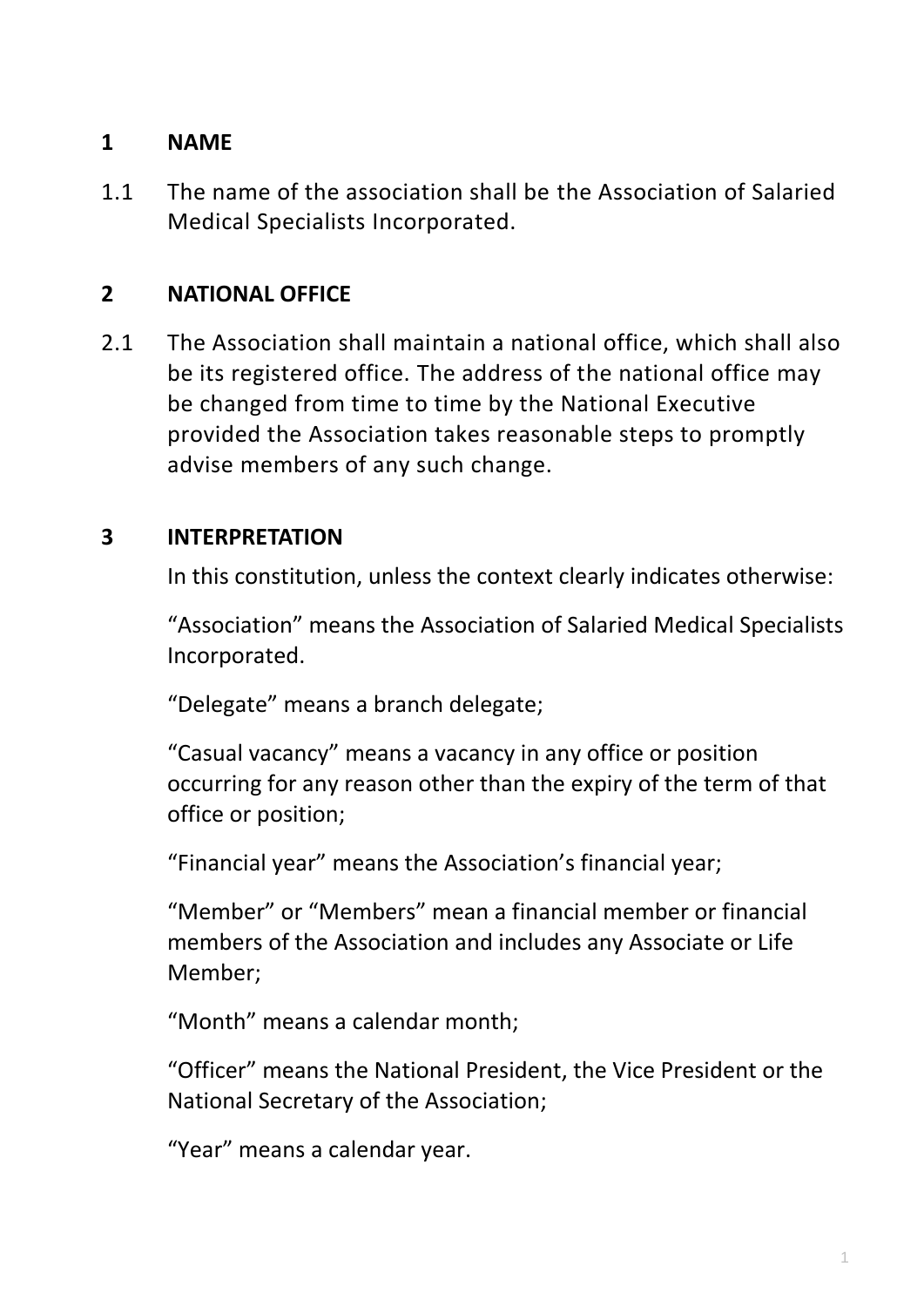#### **4 OBJECTIVES**

**The objectives of the Association are:**

- 4.1 To protect and promote the interests of members in all aspects of their employment;
- 4.2 To advise, assist or represent members to negotiate agreements relating to their terms and conditions of employment;
- 4.3 To actively promote and wherever practicable, negotiate comprehensive and fair collective employment agreements between members and their employers;
- 4.4 To monitor observance of the provisions of collective employment agreements negotiated by the Association on behalf of its members;
- 4.5 To advise and represent members in other matters related to their employment, in particular in matters relating to the interpretation and application of the terms and conditions of their employment;
- 4.6 To encourage and where appropriate offer training and support for members who wish to play a more active role in Association affairs;
- 4.7 To monitor and take appropriate steps to improve the working environment and general working conditions of members of the Association;
- 4.8 To promote professional and co-operative workplace practices of the highest standards, with particular emphasis on the collective and collegial identification and resolution of workplace problems and challenges;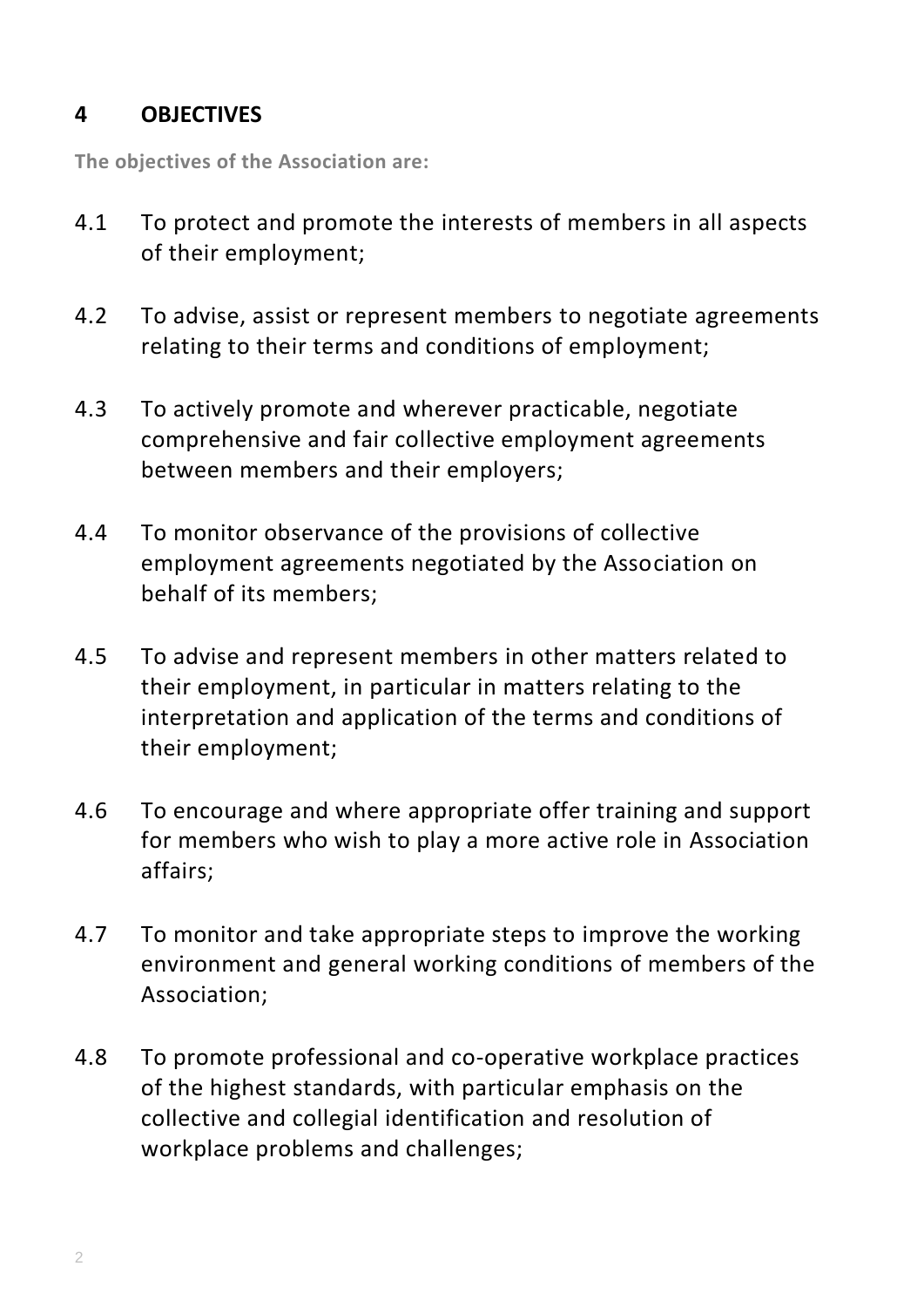- 4.9 To promote close, professional and constructive working relationships with the employers of members of the Association;
- 4.10 To promote high standards of professionalism and ethical behaviour in the management and delivery of public healthcare services;
- 4.11 To promote close, professional and constructive working relationships with relevant clinical or professional organisations, government departments and politicians and statutory bodies and other agencies, in support of members' interests and the objectives of the Association;
- 4.12 To support the right of all New Zealanders to equal access to comprehensive quality public healthcare services;
- 4.13 To promote policies and engage in public debate on issues relating to the availability and delivery of the highest possible standards of publicly funded healthcare services for all New Zealanders;
- 4.14 In pursuing these objects, the Association may support, cooperate with or affiliate to any other organisation, whether of an industrial, professional or other kind that the National Executive or national conference may decide.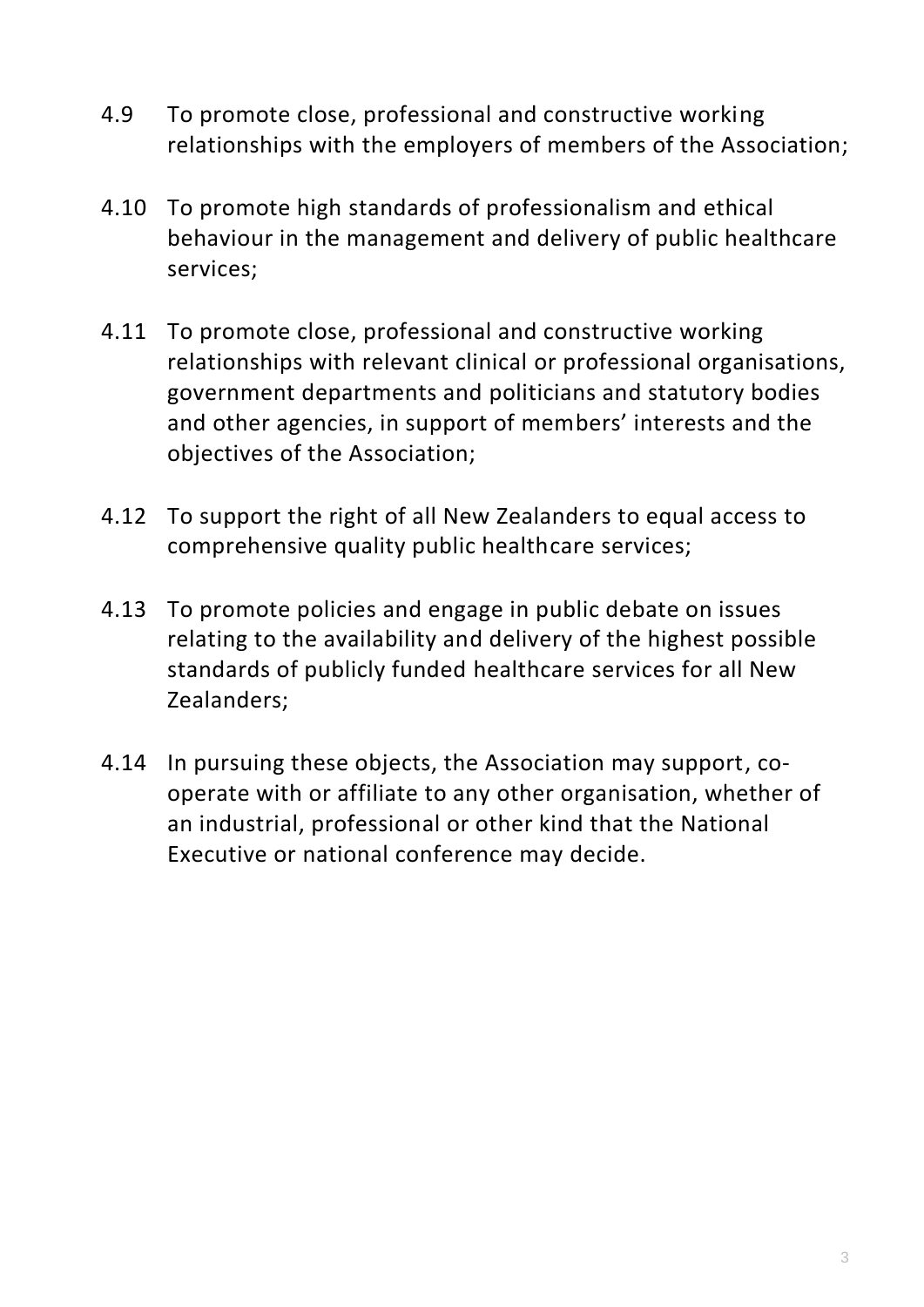# **5 MEMBERSHIP**

- 5.1 Eligibility
	- (a) Any registered medical or dental practitioner employed in New Zealand and whose employment is conditional on their holding a current practising certificate is eligible to join the Association, subject to the exclusions in sub-clauses (b) & (c) below.
	- (b) Medical and dental practitioners who are employed as *Resident Medical or Dental Officers* such as trainee interns, house surgeons, house physicians or registrars engaged in vocational training programmes are not eligible to join the Association.
	- (c) Medical and dental practitioners who are university employees are not eligible to join the Association in respect of their employment with the university.
	- (d) If a dispute arises between the Association and another union over membership coverage, the Association shall endeavour to resolve that dispute in accordance with relevant protocols or policies of the New Zealand Council of Trade Unions.

#### 5.2 Admission to Membership

- (a) Applications for membership shall be sent to the national office in the prescribed form, accompanied by the prescribed annual subscription or signed authority for the subscription to be paid by regular salary deductions.
- (b) Membership of the Association shall begin on the date when the completed application form and appropriate payment or payment authority is received and accepted by the national office.
- (c) A person who has previously been suspended or expelled from the Association shall not be re-admitted to membership without the prior approval of the National Executive.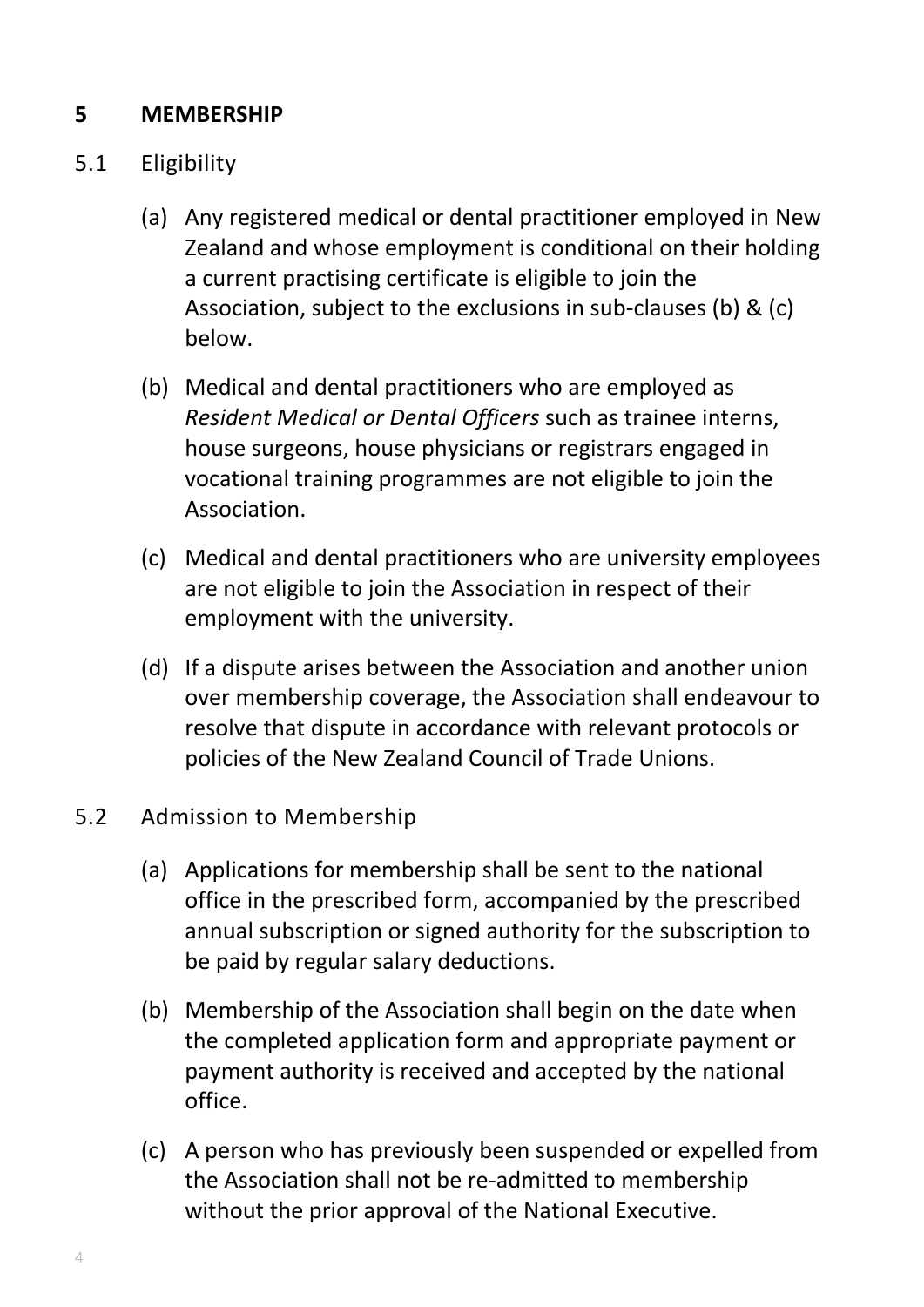- 5.3 Register of Members
	- (a) The Association shall maintain a register of members' names and addresses, including a record of their subscription payments and brief relevant details relating to their employment and places of work.
	- (b) On request, members shall be given a copy of the personal information held on the membership register relating to them.
	- (c) The Association shall not sell or otherwise release a copy of its register or membership details to any third person or organisation without the prior approval of the National Executive.
- 5.4 Lapse of Membership

Membership of the Association shall cease when a member dies, resigns from the Association, ceases to meet the Association's eligibility requirements, is expelled or fails to pay their annual subscription for three months or more following a reminder to do so.

### **6 LIFE MEMBERSHIP**

- 6.1 The Association may admit to life membership of the Association any member or former member whom it wishes to honour in recognition of their outstanding services to the Association or the profession.
- 6.2 The National Executive, a branch or any member may nominate a member or former member for life membership. Any nomination for life membership shall be referred to the National Executive who, after conducting such inquiries and consultation as it considers appropriate, may in its absolute discretion, submit the proposal to the next annual conference of the Association for final determination.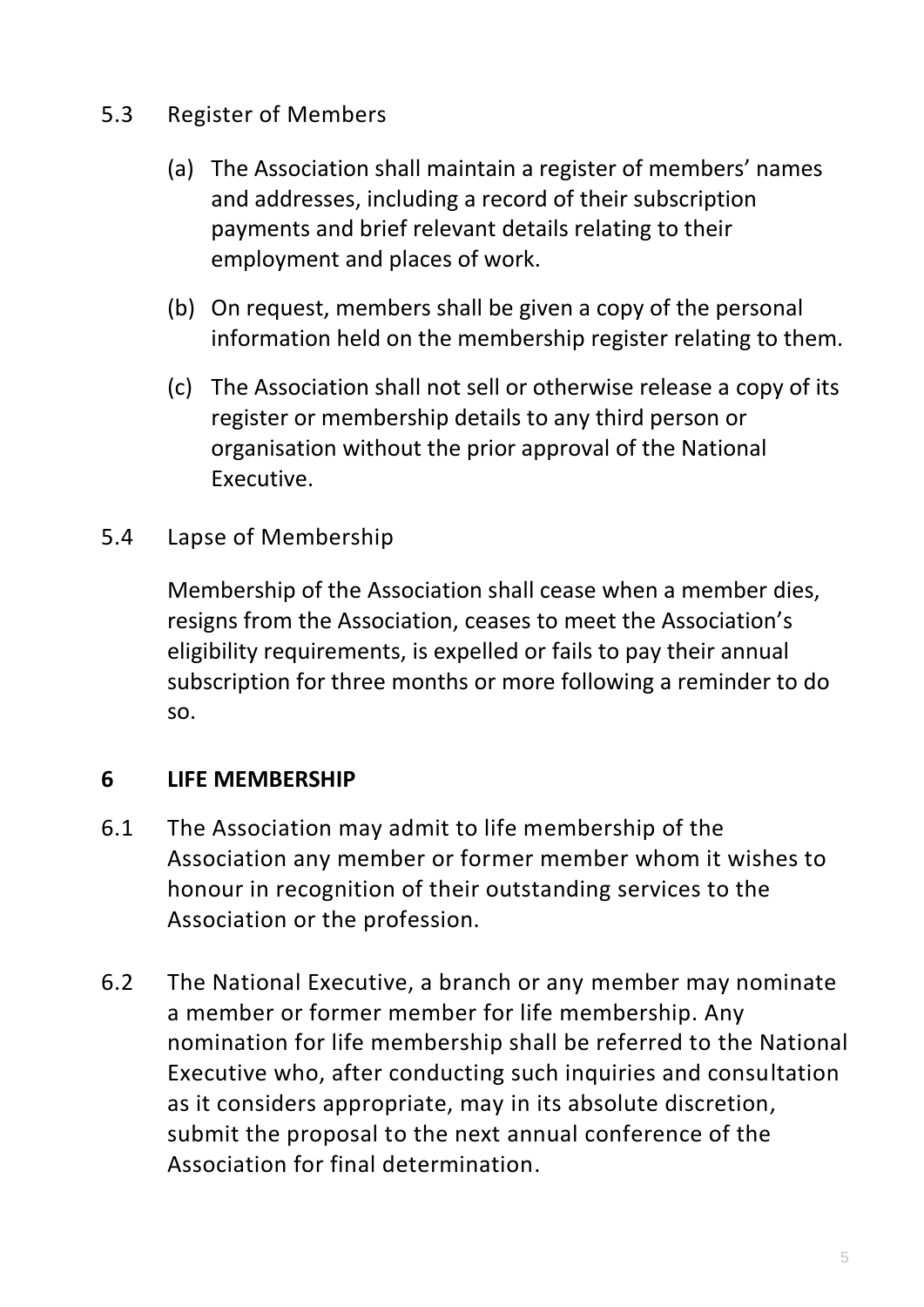6.3 A life member of the Association is entitled to all of the rights of an ordinary member but is under no obligation to pay an annual subscription.

#### **7 ASSOCIATE MEMBERS**

- 7.1 Any person (other than a former member who has been expelled from the Association) who is otherwise ineligible to be a member may apply to the National Executive to become an associate member of the Association.
- 7.2 No person has the right to become an associate member and the National Executive may in its absolute discretion accept or reject any application for associate membership. Associate members shall pay a reduced annual subscription at the rate determined from time to time by the Association.
- 7.3 Associate members may not hold elected office or positions in the Association nor will they be entitled to professional representation or advice from the Association. However they will be entitled to receive the Association's newsletter and other publications and may attend branch or other meetings of the Association where they will have speaking but no voting rights.
- 7.4 Associate membership shall cease when the associate member dies, resigns, is expelled or fails to pay their annual subscription for three months or more following a reminder to do so.

### **8 ANNUAL SUBSCRIPTION**

8.1 Members and associate members shall pay the annual subscription set by an annual or special conference on the recommendation of the National Executive.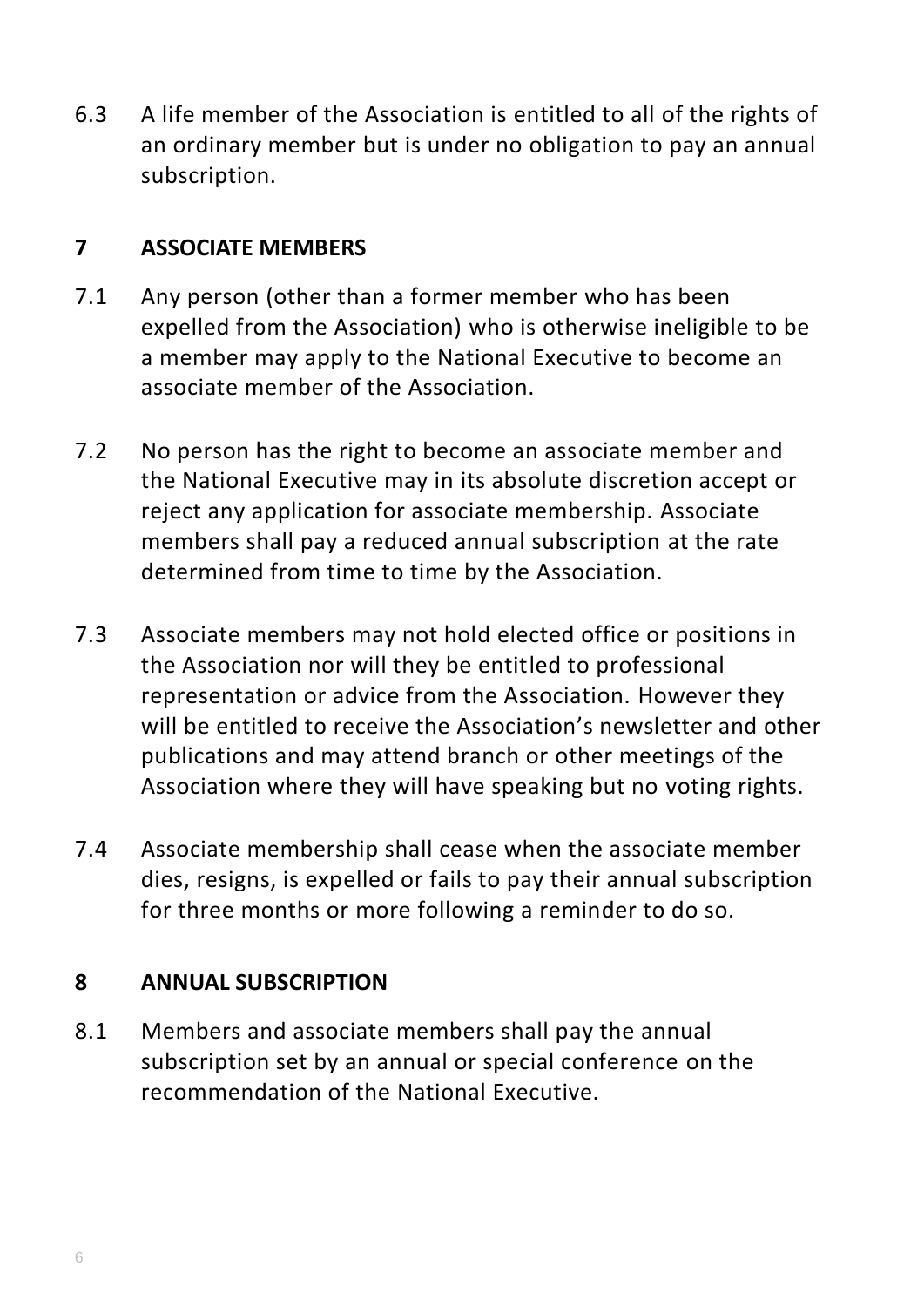- 8.2 The National Executive, in its absolute discretion, may reduce or waive the annual subscription for particular members or associate members on compassionate or other reasonable grounds.
- 8.3 A member whose subscription is in arrears for three months or more may be denied the rights and privileges of membership, including the right to receive advice or representation in matters relating to their employment.

# **9 GOVERNANCE**

- 9.1 The governance structures of the Association are:
	- (a) Members, local branches and delegates;
	- (b) The National Executive;
	- (c) Annual or special conferences of duly authorised branch representatives.
- 9.2 However, the ultimate decision-making authority of the Association lies with its members, whose decision on any particular matter may be ascertained by a national secret ballot conducted for that purpose.

### **10 CONFERENCES**

- 10.1 Annual Conferences
	- (a) The Association shall hold an annual conference at such time and place as the National Executive may decide.
	- (b) The Association shall give members and branches at least three months' notice of the annual conference.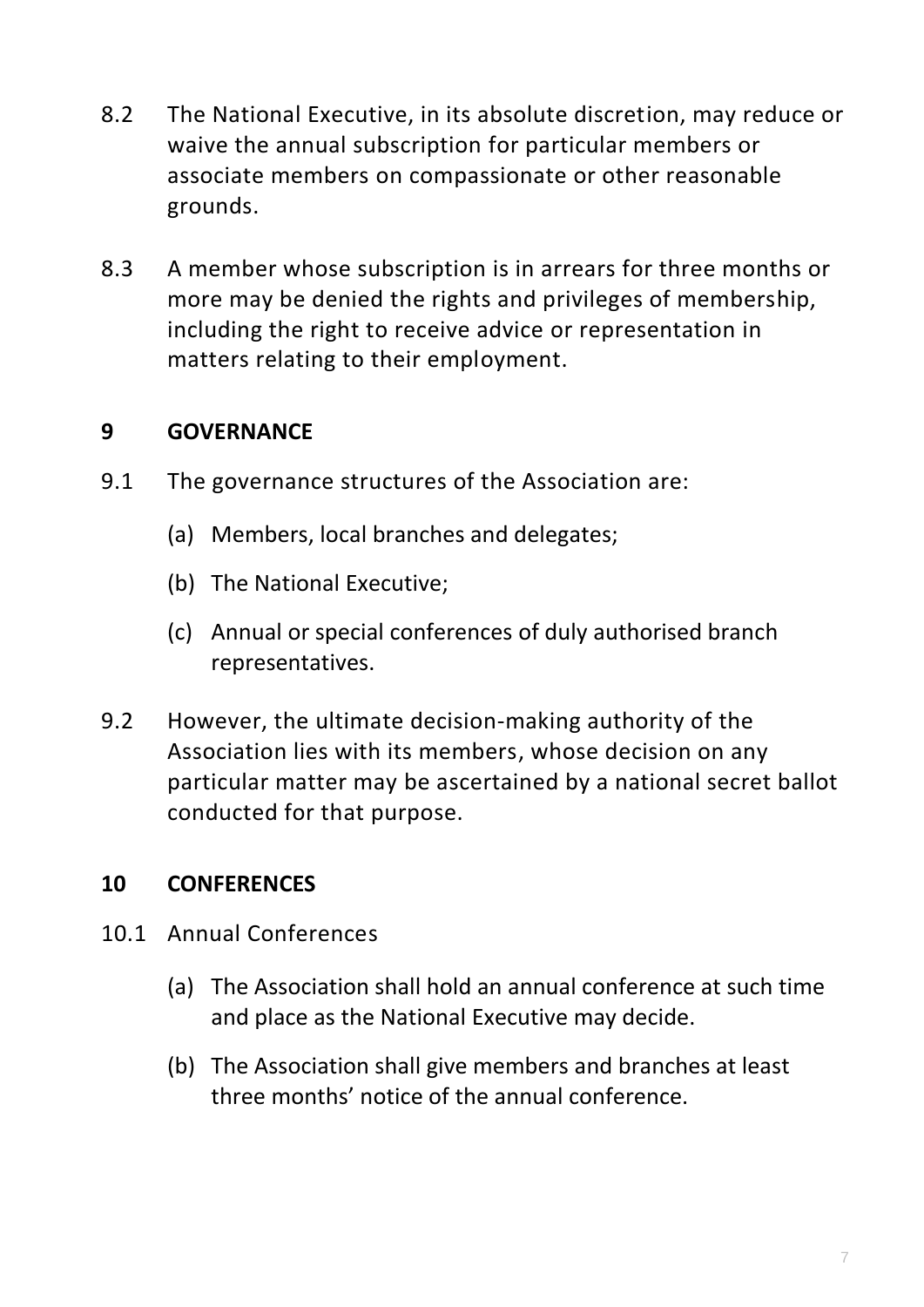#### 10.2 Special Conferences

- (a) A special conference may be called by the National Executive whenever it decides there is a matter of such importance that it should be dealt with by a special conference.
- (b) A special conference shall be called by the National Executive within 60 days of the National President or national office receiving a requisition signed by not less than 10% of the members (other than associate members) of the Association. The requisition shall also state the business to be conducted at the conference.
- (c) The Association shall give members and branches not less than one month's written notice of any special conference.
- (d) The notice calling the special conference shall clearly state the business to be considered at the special conference and no other business shall be considered by that conference.
- 10.3 Conference Participation
	- (a) Any member, associate member or life member may attend and speak at any conference of the Association;
	- (b) Only duly authorised branch representatives have the right to vote on matters before the conference;
	- (c) Members of the National Executive are entitled to attend and speak on any matter before any conference and to move or second resolutions but may vote only if they are duly appointed branch representatives;
	- (d) Each branch is entitled to appoint and send to any conference one representative for every twenty five members in the branch, with a minimum of one representative. This entitlement shall be based on branch membership at 31 March each year.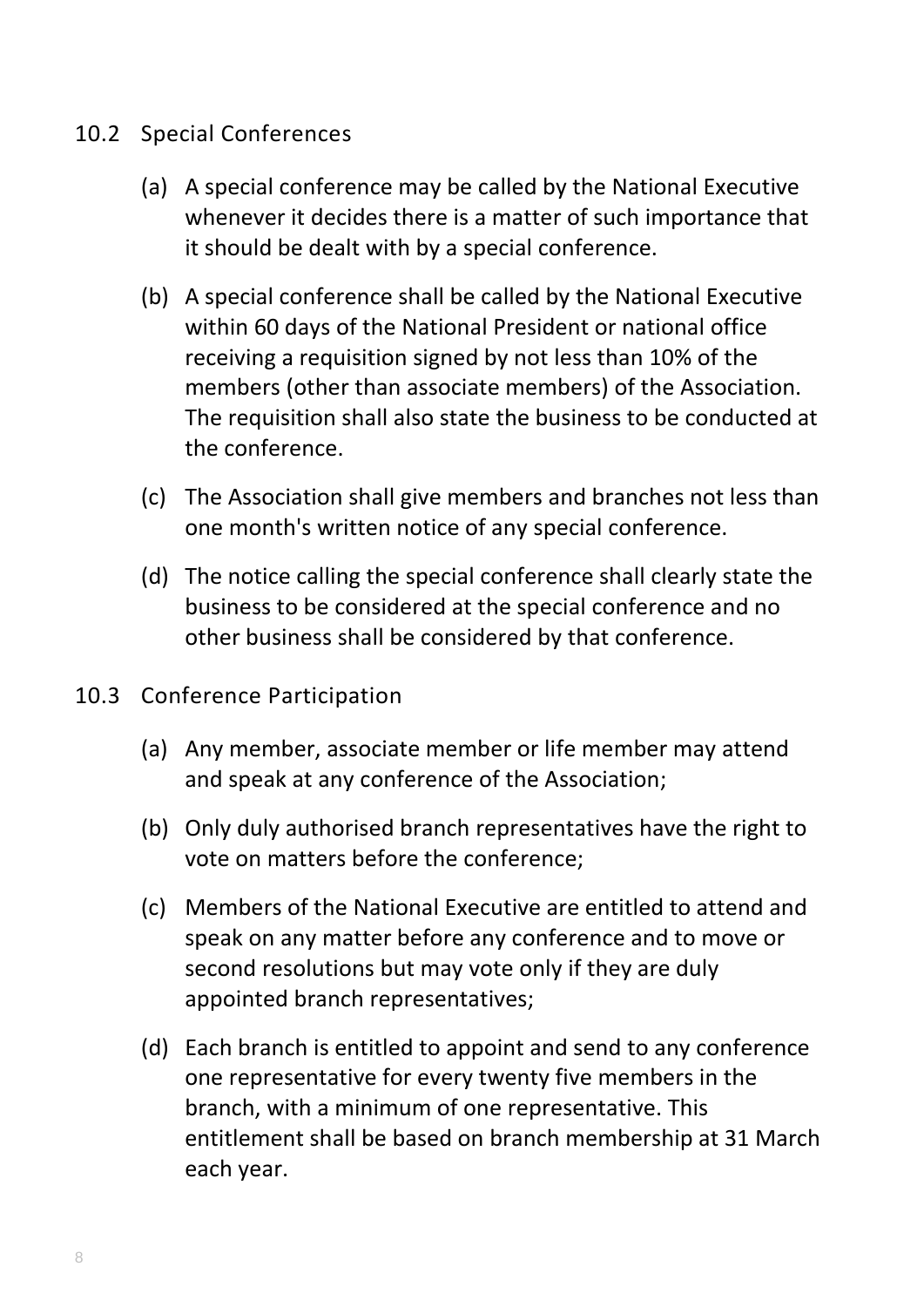- (e) A branch that is unable to fill its quota of representatives from its own members may do so from members of another branch;
- (f) The Association shall pay the reasonable travel and accommodation costs of each representative and member of the National Executive who attends the conference.
- 10.4 Conference Remits
	- (a) Remits for consideration by an annual or special conference may be submitted by the National Executive or any branch or member of the Association. All remits must be in writing and sent to the national office.
	- (b) Remits proposing a change to the Association's constitution must be received in the national office at least three months before the first day of the conference.
	- (c) Any other remits must be received in the national office at least one month before the first day of the conference.
	- (d) Remits proposing changes to the Association's constitution shall be sent to branches for their consideration within one month of their being received by the national office.
	- (e) All other remits shall be sent to branches for their consideration at least three weeks before the first day of the conference.
	- (f) Late remits may be accepted for consideration by the conference but only if two-thirds of the representatives registered to attend that conference agree.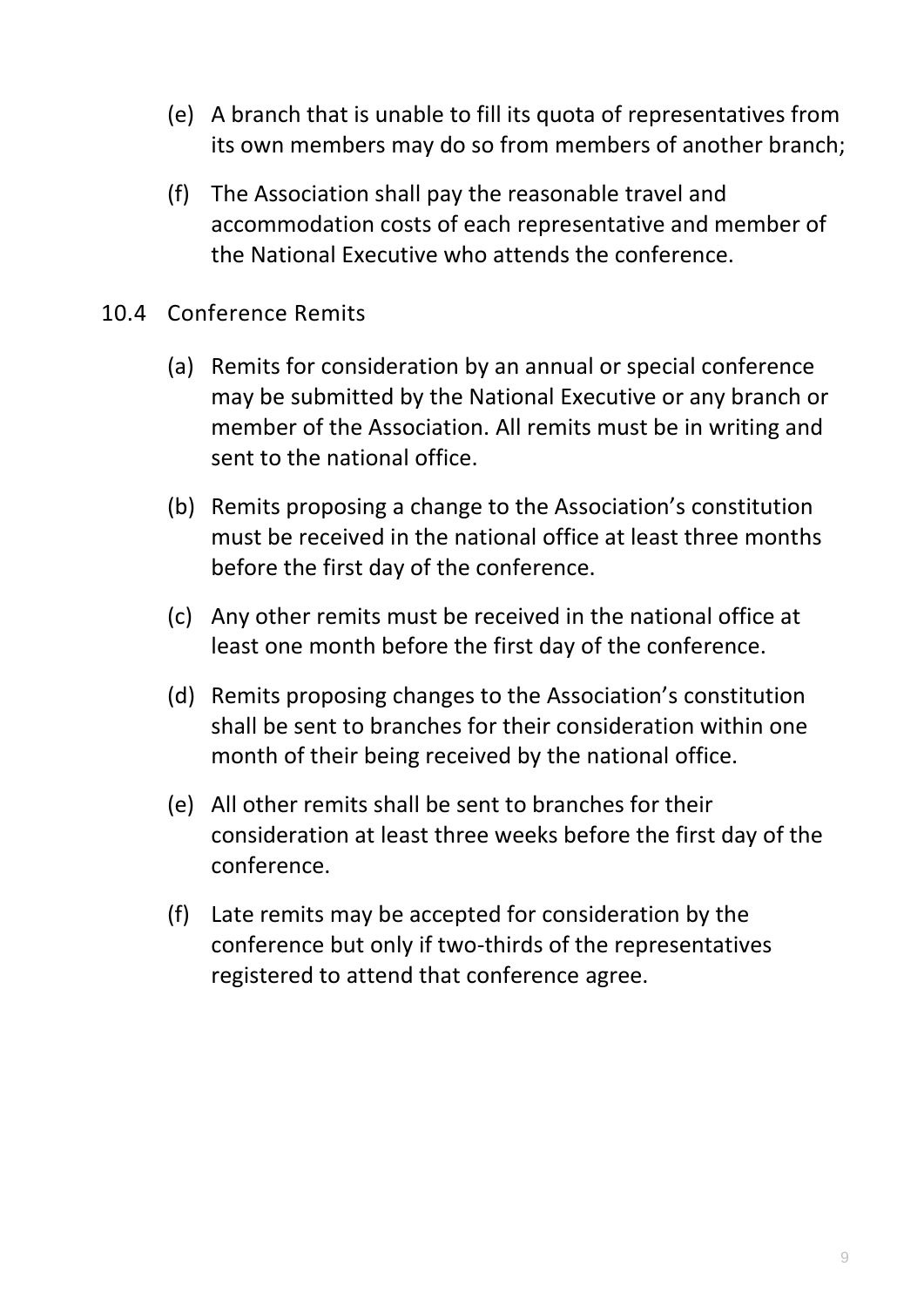#### 10.5 Annual Conference Business

Subject to a secret ballot of the whole membership, the annual conference provides a forum and opportunity for the Association through its branch representatives to meet and:

- (a) Debate and decide the Association's policy;
- (b) Receive and consider financial and other reports from the National Executive;
- (c) Set the annual subscriptions for members and associate members;
- (d) Make any other decisions required by this constitution; and
- (e) Generally oversee the business of the Association.
- 10.6 Not later than the first day of the conference the national office shall send or give to each representative a copy of:
	- (a) The conference agenda;
	- (b) The Association's annual report;
	- (c) The Association's audited financial statements for the previous financial year.
- 10.7 Voting
	- (a) Voting shall ordinarily be by show of hands, but if three representatives present at the conference request it, voting shall be by secret ballot of all representatives present at the time the vote is taken.
	- (b) Only branch representatives are entitled to vote on any matter before the conference.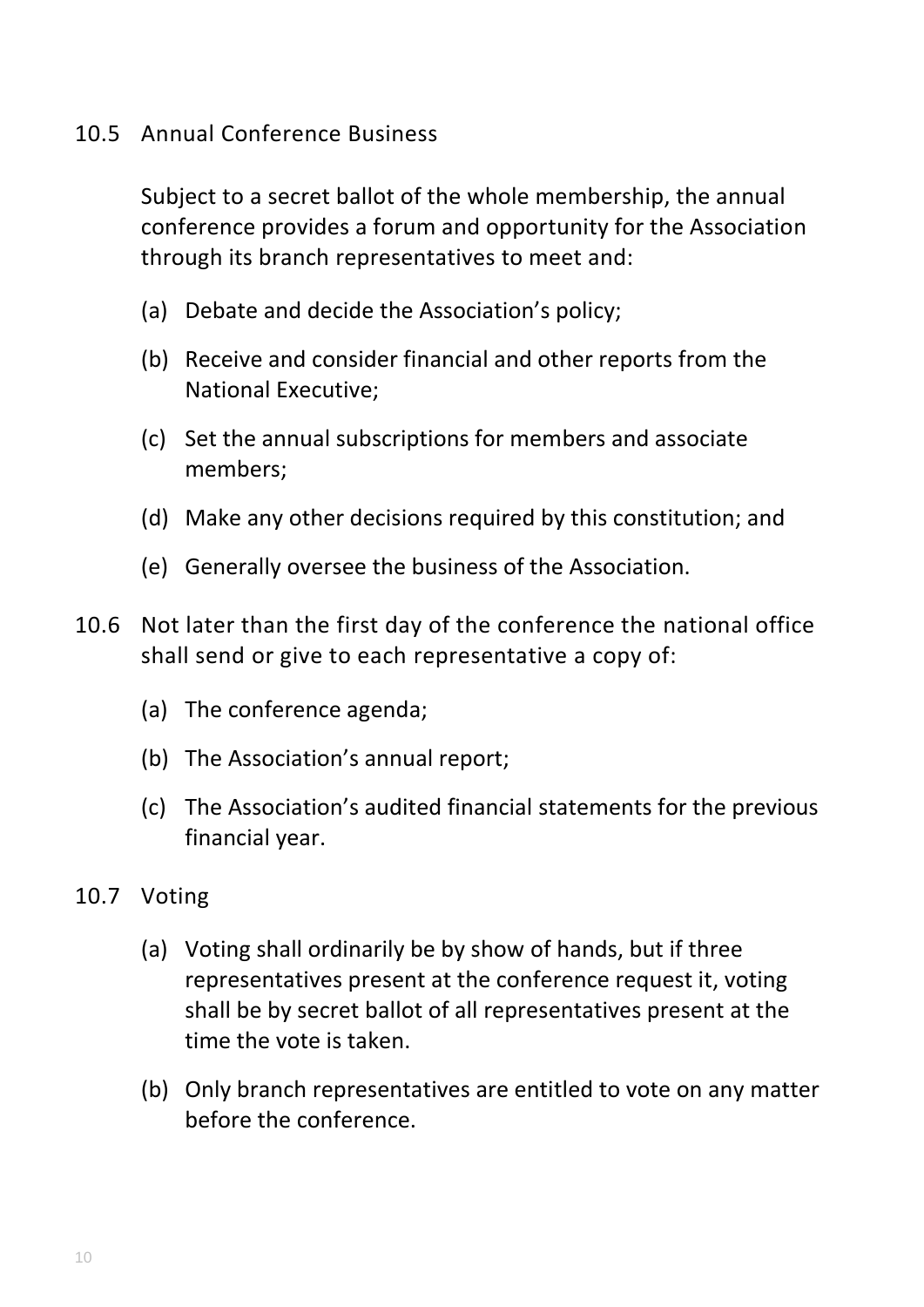#### 10.8 Quorum

The conference quorum shall be 40% of the number of branch representatives registered to attend.

#### **11 THE NATIONAL EXECUTIVE**

- 11.1 The National Executive shall consist of up to eleven members, as follows:
	- the National President
	- the National Vice-President
	- the immediate past National President, and
	- eight regional representatives.
- 11.2 The immediate past National President position shall be held by the outgoing National President for not more than one threeyear term.
- 11.3 If the immediate past National President position becomes vacant for any reason, it shall remain vacant until the incumbent National President stands down at the end of their normal three-year term and is replaced by another National President, at which time he or she shall become the immediate past National President.
- 11.4 The boundaries of the regions or electorates established for the purpose of electing the members of the National Executive shall be decided and may be amended from time to time by an annual or special conference, on the recommendation of the National Executive.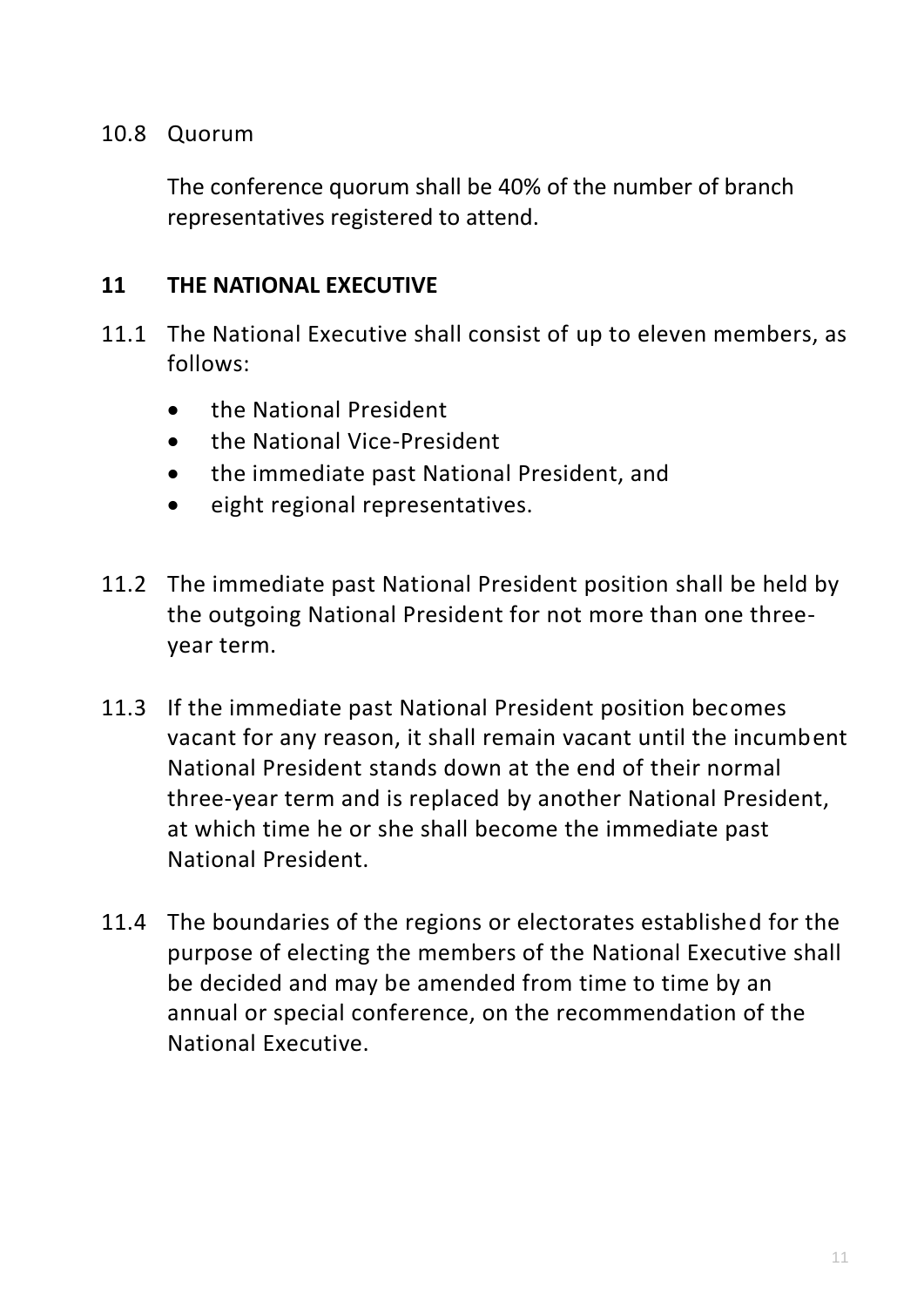11.5 The eight regional representatives shall be elected from their regions on the following basis:

Two members from **REGION 1** being the members employed within the boundaries of the Northland, Waitemata, Auckland and Counties-Manukau district health boards;

Two members from **REGION 2** being the members employed within the boundaries of the Waikato, Bay of Plenty, Lakes and Taranaki district health boards;

Two members from **REGION 3** being the members employed within the boundaries of the Tairawhiti, Hawkes Bay, Whanganui, MidCentral, Wairarapa, Hutt Valley, and Capital & Coast district health boards;

Two members from **REGION 4** being the members employed within the boundaries of the Nelson-Marlborough, West Coast, Canterbury, South Canterbury and Southern district health boards.

- 11.6 Election of National Executive
	- (c) National Executive elections shall be held in accordance with Rules 11 and 23 of this Constitution.
	- (d) At its first meeting, a new National Executive shall elect one of the regional representatives to serve as the Association's National Secretary for the term of that National Executive.
	- (e) A member may simultaneously seek election as a regional representative and as either the National President or the Vice President. If they are elected to both positions they shall take up the national officer's position and the region's next highest polling candidate shall be deemed elected to fill the regional representative's position.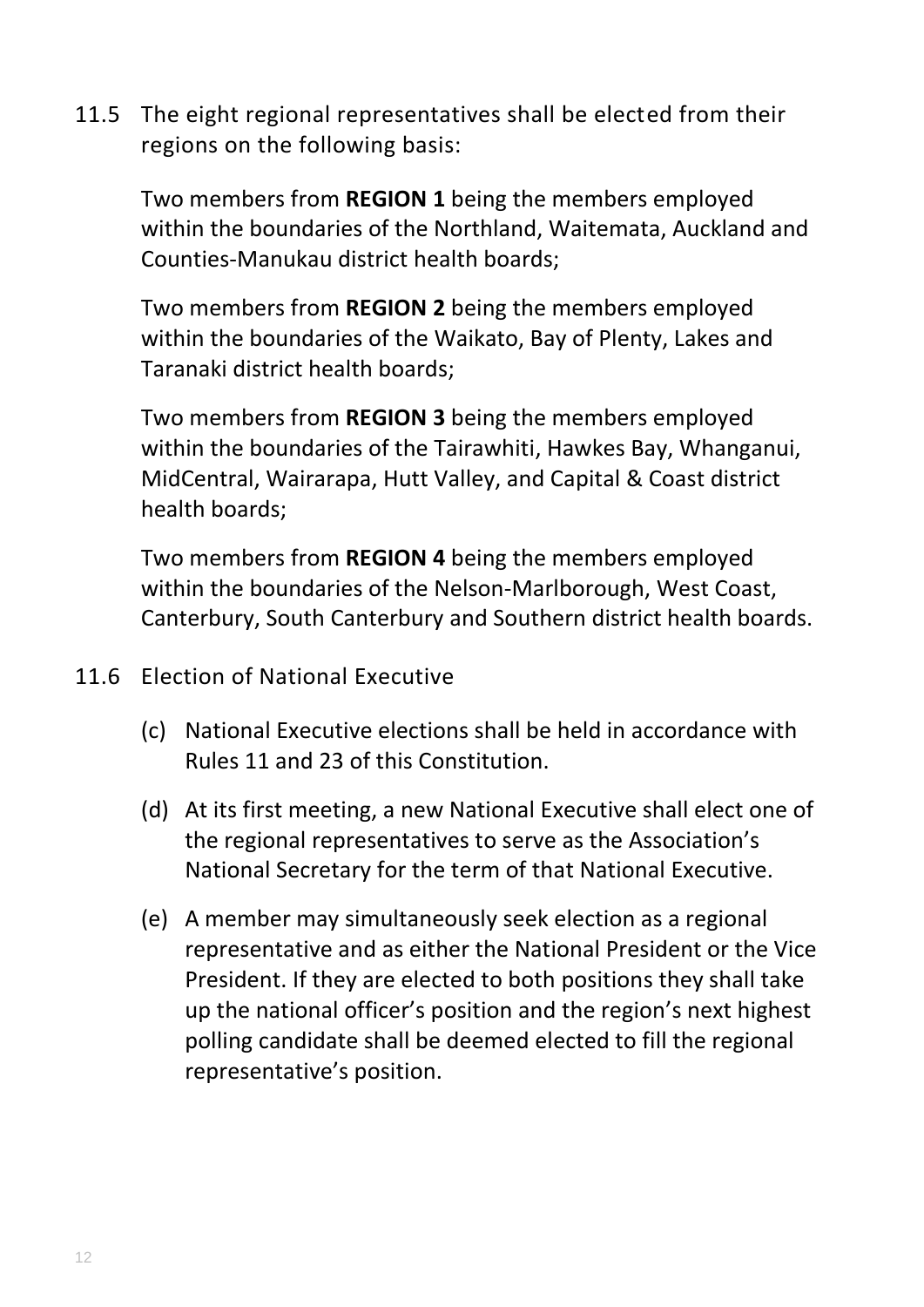- 11.7 Powers of National Executive
	- (a) Between Annual or Special Conferences of the Association, the National Executive shall be responsible for the governance of the Association according to law, this constitution and the policies and decisions of the Association and shall:
		- (i) appoint the Executive Director, who shall be responsible for the appointment and management of staff and contractors and for management of the business of the Association;

The National Executive may also

- (ii) appoint subcommittees to exercise those of its powers which it may reasonably and lawfully delegate;
- (b) The National Executive shall be responsible for ensuring the Association's financial affairs, including its bank accounts and investments are conducted and managed in accordance with current accounting practices and New Zealand's statutory requirements.

### **12 NATIONAL EXECUTIVE MEETINGS**

- 12.1 The National Executive shall meet regularly and as frequently as is reasonably required to ensure the proper supervision and management of the Associations' affairs.
- 12.2 Not later than at its last meeting for the year, the National Executive shall set its schedule of meetings for the following year.
- 12.3 The Executive Director shall formally notify each member of the National Executive of the time, place and agenda of each meeting at least seven days before the meeting.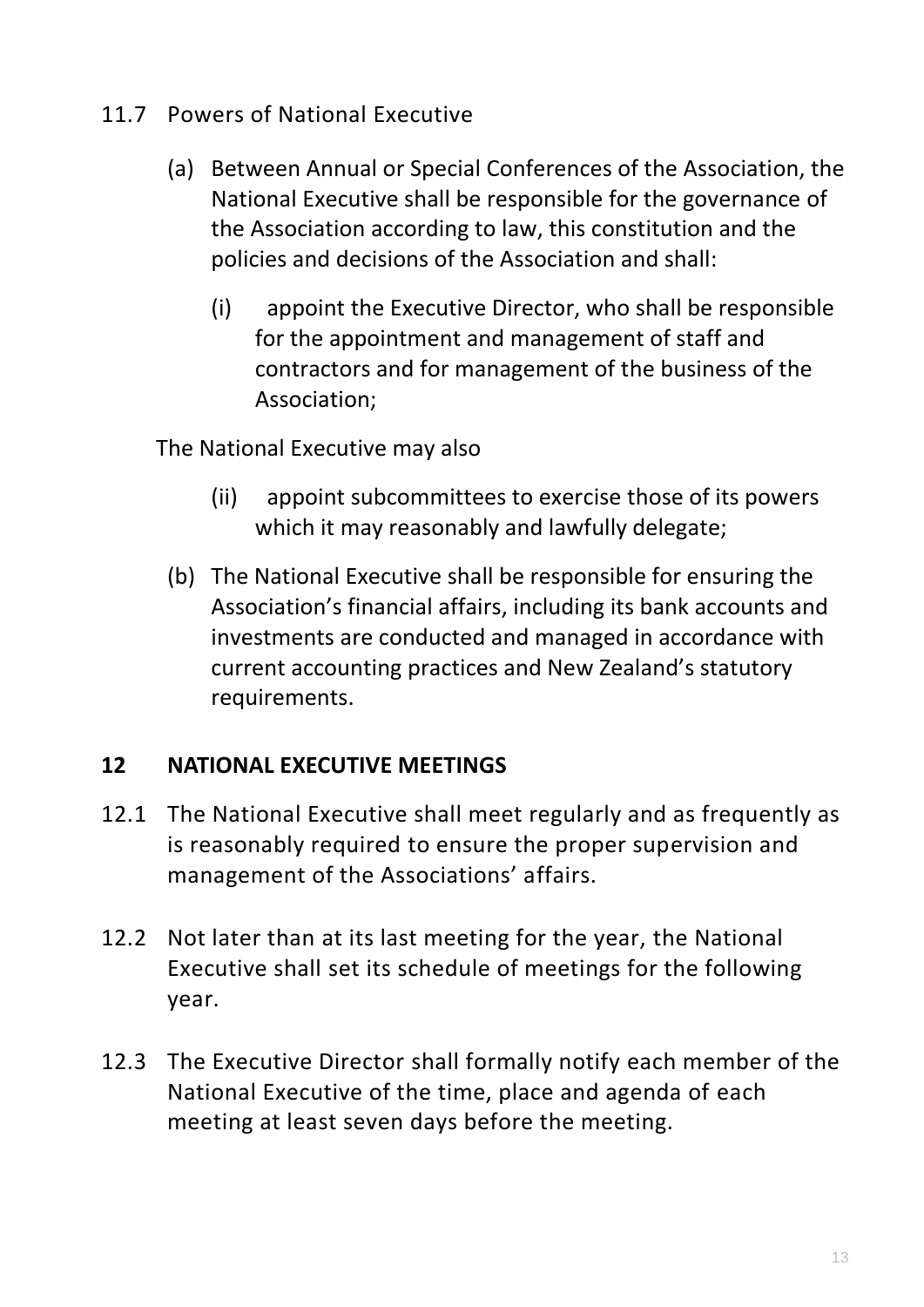- 12.4 The National President, after consulting the Executive Director, may call a special meeting of the National Executive whenever he or she believes the business of the Association warrants it and must do so when requested in writing by any three members of the National Executive.
- 12.5 Six members of the National Executive shall be a quorum.
- 12.6 The National President, after consulting the Executive Director, may decide that a particular matter requires an urgent decision of the National Executive, in which case the matter may be considered and voted on electronically eg, by teleconference, fax or email. Unless three or more members of the National Executive object to this method of considering and deciding on a particular matter, any decision made in this way shall be as valid as if it had been made at a meeting of the National Executive.
- 12.7 If a member of the National Executive is absent without reasonable cause for three or more consecutive meetings they shall automatically be removed from office and the position shall be filled in accordance with the procedures for filling a casual vacancy.

### **13 DUTIES AND POWERS OF NATIONAL OFFICERS**

- 13.1 National President
	- (a) The National President is the head of the Association;
	- (b) The National President is responsible for overseeing the business of the Association and shall attend and preside over all meetings of the Association and the National Executive, where he or she shall have a deliberative and a casting vote.
	- (c) The National President shall have such other duties and powers as may be reasonably required to enable him or her to properly oversee the business of the Association.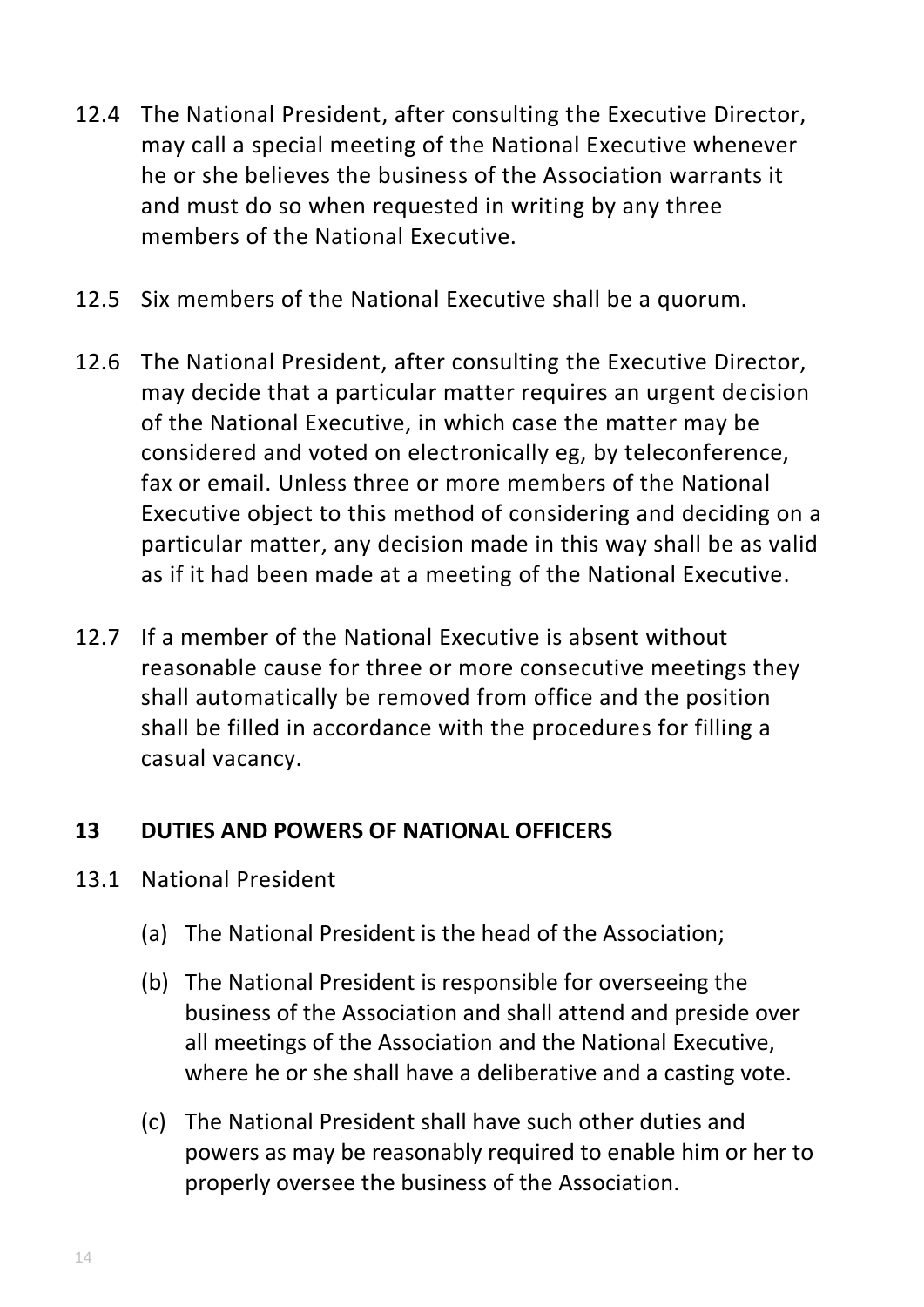- 13.2 Vice President
	- (a) The Vice President shall assist the National President carry out his or her duties.
	- (b) In the absence of the National President, the Vice President shall have and may exercise all of the duties and powers of the National President.
- 13.3 National Secretary
	- (a) The National Secretary shall attend all meetings of the Association and the National Executive and ensure that accurate records of the decisions of those meetings are kept;
	- (b) The National Secretary shall present the Association's annual report and audited financial statements for the previous financial year to each annual conference.

#### **14 EXECUTIVE DIRECTOR & NATIONAL OFFICE**

- 14.1 The National Executive shall appoint a suitably qualified person to be the Executive Director of the Association.
- 14.2 The Executive Director is responsible to the National Executive for the proper conduct of the business of the Association, including the appointment of other staff and the efficient management of the national office.
- 14.3 The Executive Director shall submit regular financial reports to the National Executive with details of the Association's income and expenditure together with such other reports as the National Executive may from time to time require.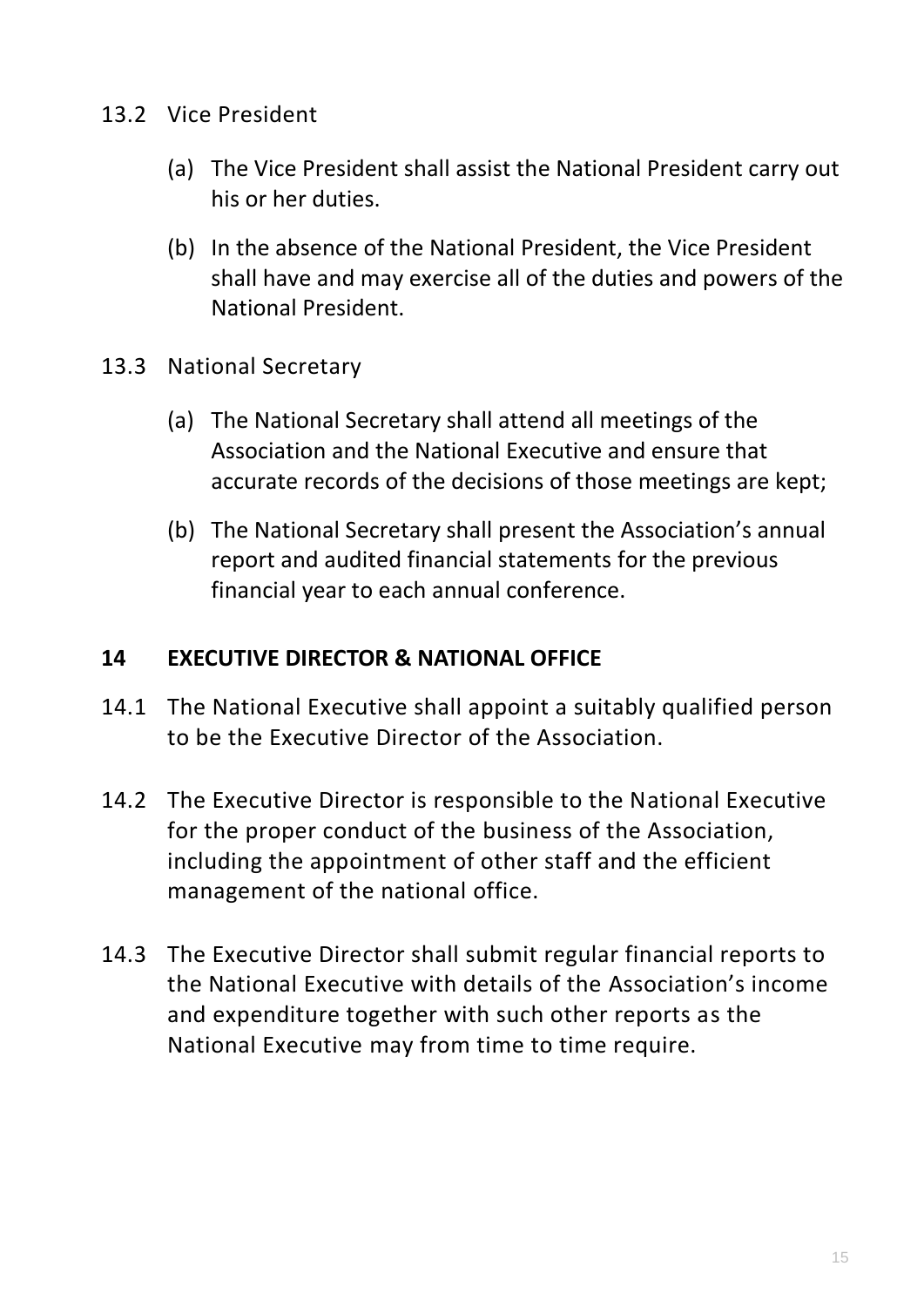# **15 BRANCHES**

- 15.1 For the purposes of promoting and organising local activities the membership of the Association shall be divided into local branches with at least one branch in each district health board region.
- 15.2 Each branch is entitled to appoint and send one or more representatives to annual and special conferences of the Association, in accordance with clause 10.3(d) of this constitution.
- 15.3 The National Executive may from time to time establish additional branches, based around one or more employer or on some other basis, to encourage or facilitate greater membership involvement in the activities of the Association.

### **16 BRANCH OFFICERS & COMMITTEES**

- 16.1 Each branch shall elect a President and a Vice President who shall be the Branch Officers. The Branch Officers shall be responsible for managing the business of the branch and shall be elected for three-year terms that will begin on 1 July every third year.
- 16.2 The Association's national office shall conduct three-yearly elections for Branch Officers in the three months immediately preceding 1 July in an election year. The national office shall also conduct elections to fill any casual vacancies that may arise. A Branch Officer who is elected to fill a casual vacancy in a midterm election shall hold that position for the remainder of the three-year term.
- 16.3 To assist them to conduct the business of the branch, the Branch Officers may establish a Branch Committee. Members of a Branch Committee may be appointed by the Branch Officers or elected at a meeting of the branch.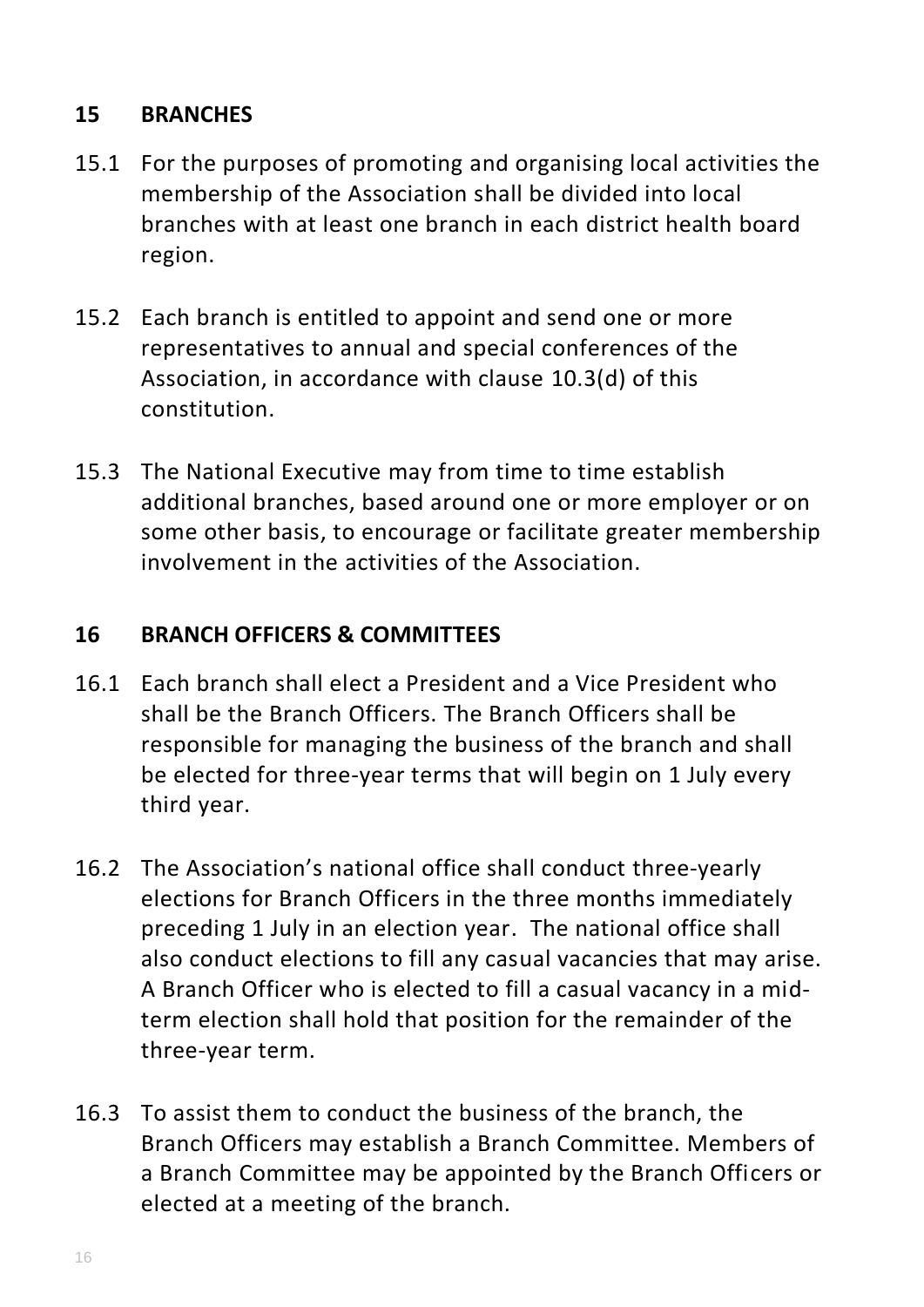# **17 BRANCH MEETINGS & BUSINESS**

- 17.1 In managing the business of the branch, Branch Officers may work closely with any local senior medical and dental staff group that exists and, whenever it is appropriate to do so, to refer Association or branch business to meetings of the senior medical and dental staff group to encourage wider discussion and participation in branch decisions.
- 17.2 If it is practical to do so, branches shall hold at least one formal meeting a year for the purposes of facilitating formal discussion within the branch and consideration of remits for the Annual Conference. Otherwise, branch meetings shall be held as frequently as the Branch Officers or local membership interest may require and at such other times as the National Executive may request.
- 17.3 The Branch Officers shall convene a branch meeting if four members or 10% of the branch membership (whichever is the higher number of members) requests it.
- 17.4 If five or more members of a branch are dissatisfied with any decision of their Branch Officers or of a branch meeting they may send a formal written statement of their concerns to the Association's Executive Director. The Executive Director shall promptly refer the matter to the National Executive for its consideration and a decision as to how the matter should be resolved.
- 17.5 Decisions at branch level will normally be made by a majority of branch members present and voting at a branch meeting. However, if 20% of the branch members attending the meeting request a secret ballot a secret ballot shall be conducted of all branch members.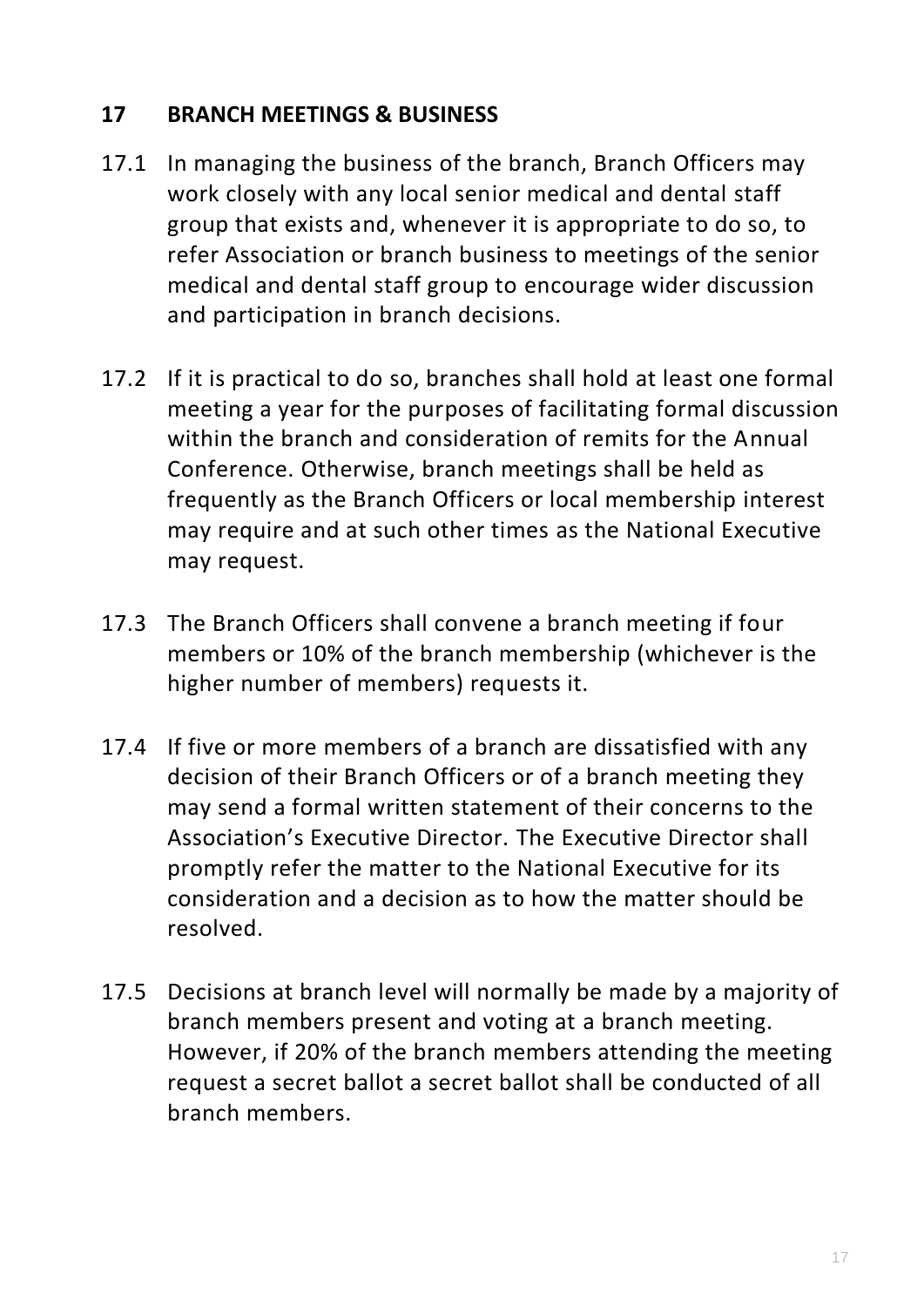### **18 REPRESENTATION OF MEMBERS**

- 18.1 The Association reserves the right to refuse to advise, represent or otherwise assist a member:
	- (a) Who joins the Association after the particular matter on which they have sought advice or assistance arose;
	- (b) Who has seriously compromised their position or aggravated the problem by failing to promptly seek the Association's advice;
	- (c) Who disregards or otherwise undermines the Association's advice in relation to the matters on which they have sought assistance;
	- (d) Where their concern is trivial, vexatious or incapable of realistic or reasonable resolution.
- 18.2 In all cases where the Association declines to assist or represent a member, the member shall be advised of their right to have that decision reviewed promptly by the National Executive.
- 18.3 The Association will not represent a member in respect of professional medico-legal matters based on patient complaints, concerns about their clinical practice or competence, reviews of their clinical practice, registration or similar matters that have or may come within the jurisdiction of any statutory professional registration or disciplinary body.

### **19 NEGOTIATION & RATIFICATION OF EMPLOYMENT AGREEMENTS**

19.1 Wherever it is reasonable and practicable to do so, the Association shall negotiate and conclude collective employment agreements for its members.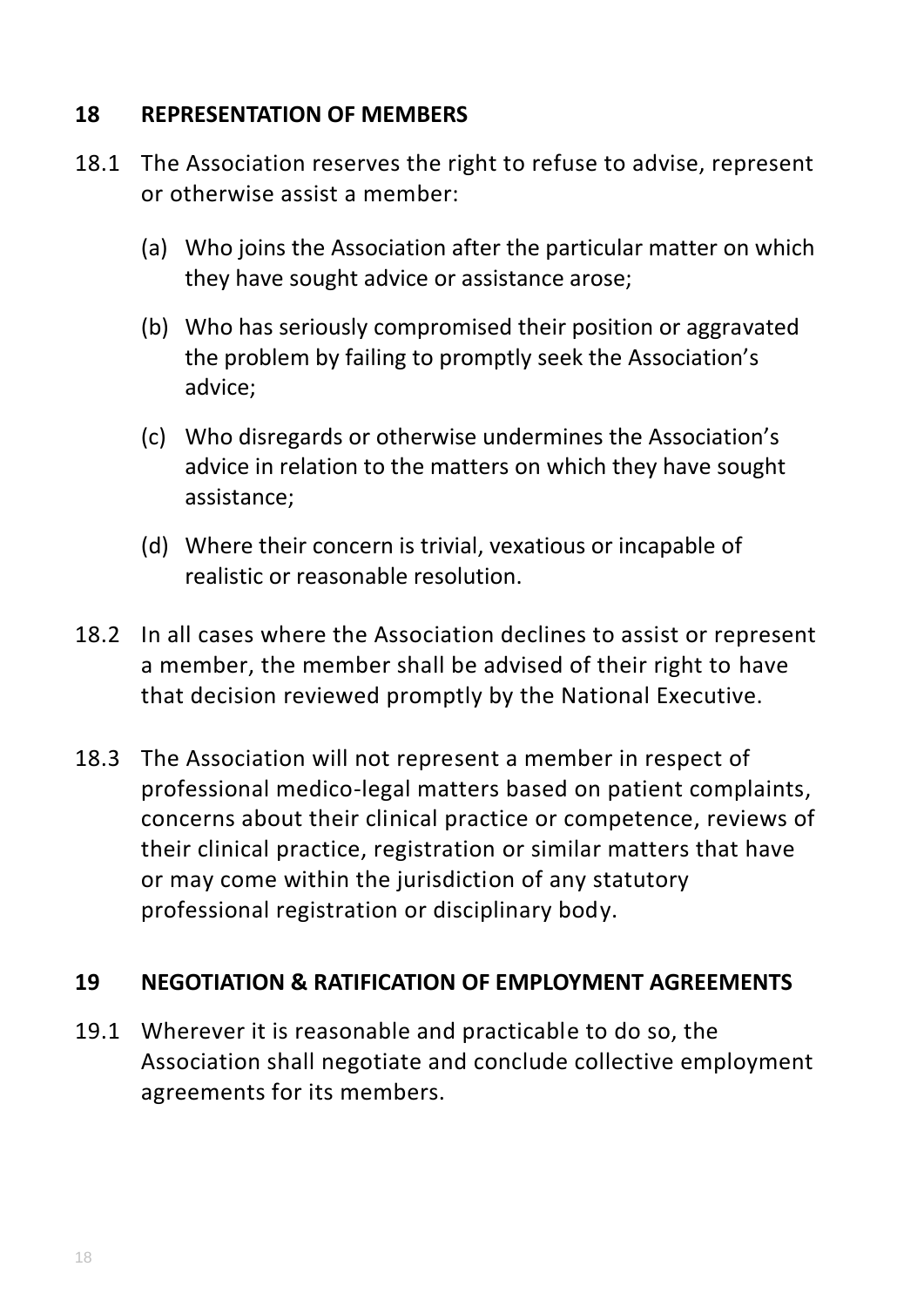- 19.2 The National Executive has the responsibility for negotiating all collective employment agreements on behalf of the Association or groups of members and has the authority to ratify all settlements reached in such negotiations.
- 19.3 The National Executive may delegate its responsibility for conducting particular negotiations and for ratifying particular settlements to such persons or such members as it considers appropriate in the particular circumstances.

# **20 SECRET STRIKE BALLOTS**

Where the law requires a secret ballot to be held in relation to a proposed strike, the following procedures shall be used to conduct the ballot:

- (i) The ballot will be of all members who would become a party to the strike;
- (ii) The result of the ballot will be determined by a simple majority of the members who are entitled to vote and who do vote;
- (iii) The Association must notify the result of the ballot to the members who were entitled to vote in the ballot;
- (iv) The question to be voted on in the ballot will be: *Are you in favour of the strike? Yes or No.*
- (v) The National Executive will appoint a Returning Officer for the ballot and determine such other procedures as may be practical and necessary to conduct the ballot.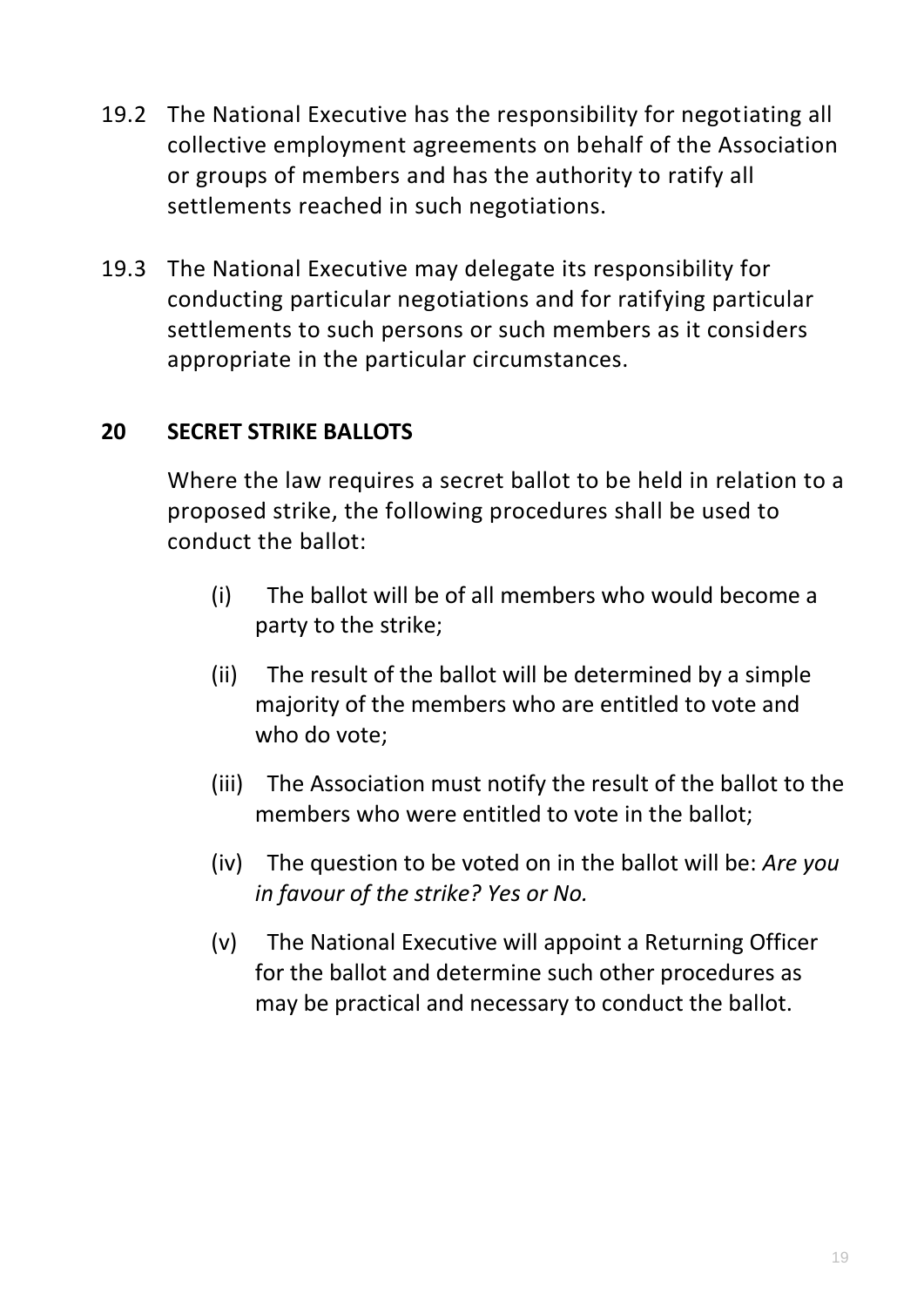# **21 AUTHORITY FOR ASSOCIATION TO REPRESENT MEMBERS**

21.1 As a condition of their membership of the Association, each member is deemed to have authorised the Association to negotiate with their employer for a collective employment agreement and to undertake such further dealings as may from time to time be required, including legal proceedings for the purposes of properly interpreting, applying or enforcing that agreement.

#### **22 RETURNING OFFICER**

- 22.1 The National Executive shall appoint a Returning Officer to conduct all elections for the National Executive.
- 22.2 The National Executive may appoint a Returning Officer to conduct any other election or ballot that may be required from time, whether at a national, regional or branch level.
- 22.3 The Returning Officer shall conduct the election or ballot in a manner that is fair and encourages the fullest possible participation of members eligible to vote on a particular matter.
- 22.4 If a question arises in the course of any ballot or election being undertaken by a Returning Officer and that question is not otherwise resolved by the constitution, the Returning Officer may resolve it in any manner that is fair and practicable, having regard to the nature of the particular election or ballot.

### **23 NATIONAL EXECUTIVE ELECTIONS**

23.1 Members of the National Executive shall be elected for a threeyear term, beginning on 1 April in each election year.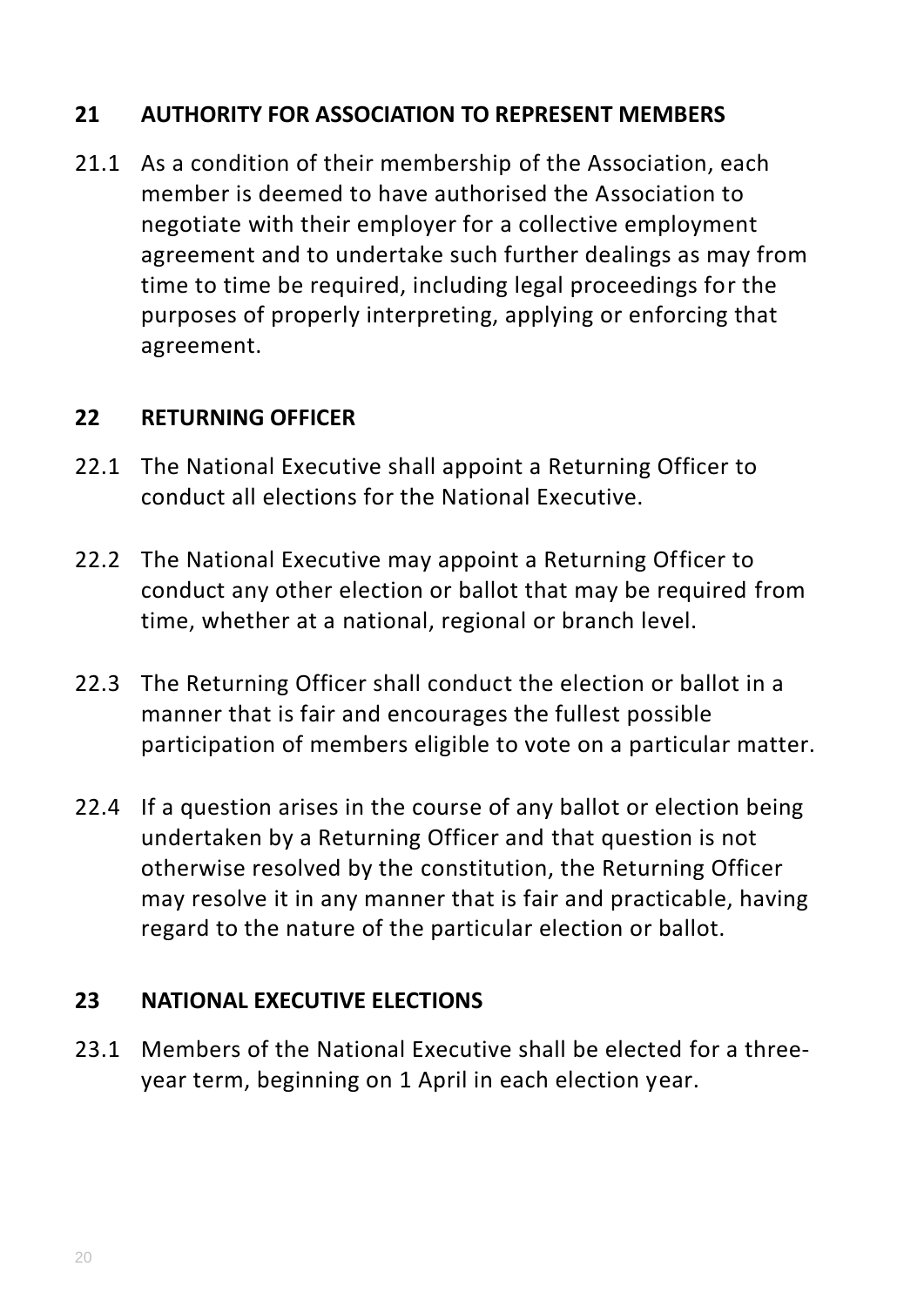- 23.2 Any member of the Association may be nominated and vote for the positions of National President or Vice President but only those members who are employed in a particular region may be nominated or vote for the regional representatives from that region.
- 23.3 The Returning Officer shall call for nominations from eligible members for each of the positions on the National Executive at least 28 days before nominations close. The notice calling for nominations shall be sent to all members of the Association. The notice may be sent to members by post or by electronic means.
- 23.4 Nominations for each position must be in writing and contain in a legible form the names of the nominee and at least two other members as nominators. The nomination must also be signed by the nominee and all nominators.
- 23.5 If more nominations are received than there are positions to be filled, the Returning Officer shall promptly conduct an election by secret ballot of all members eligible to vote. The ballot may be conducted by post or by secure electronic means. Only persons who are members of the Association on the day nominations close are entitled to vote in such an election.
- 23.6 The Returning Officer shall declare the result of the election not later than seven days after the date on which all votes must be returned.
- 23.7 If insufficient nominations are received to fill all positions on the National Executive, the Returning Officer shall proceed to conduct a ballot or ballots for those positions where that may be required. Following the declaration of results, the remaining unfilled positions shall become casual vacancies and filled in accordance with this constitution.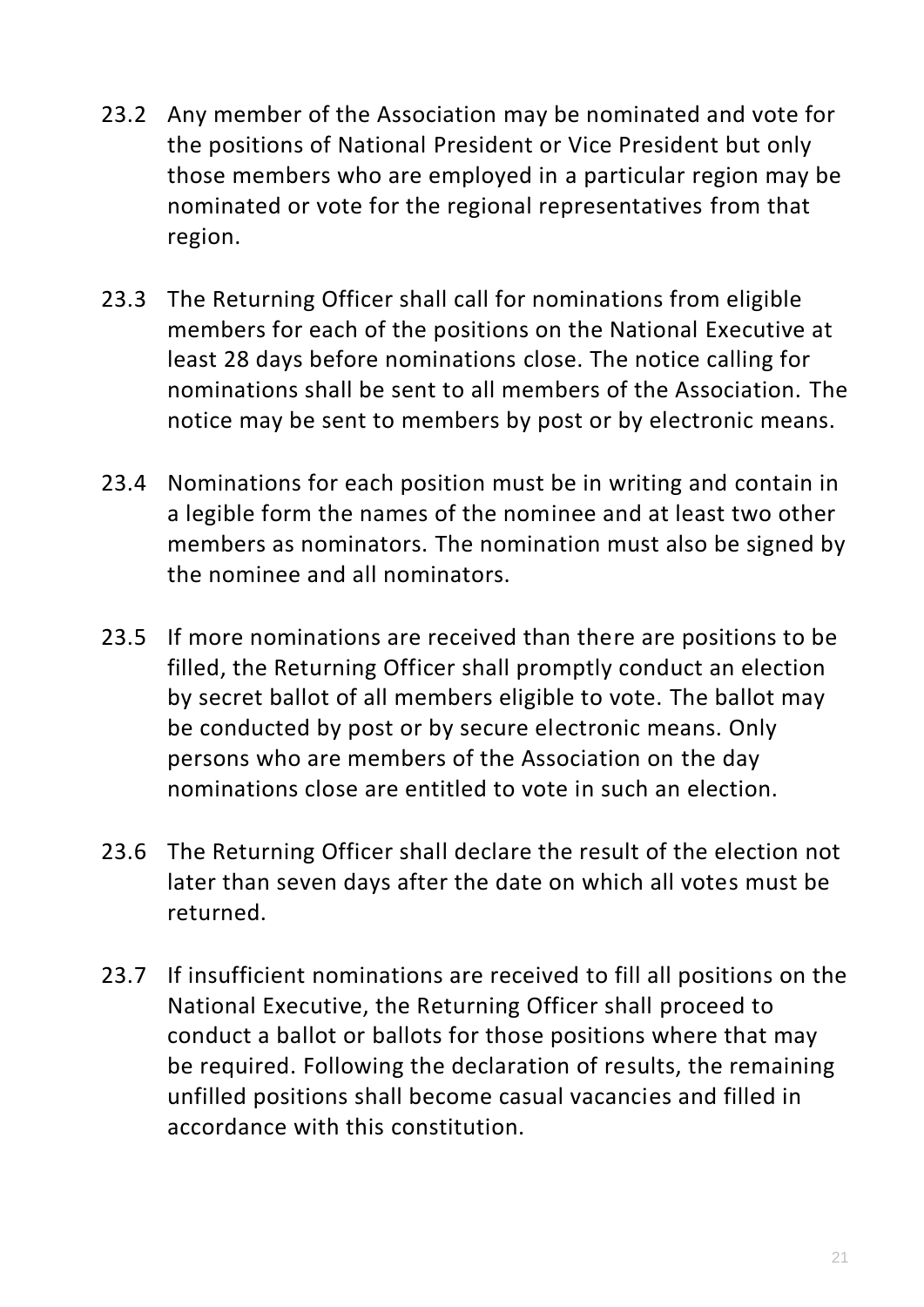# **24 REMOVAL FROM OFFICE**

- 24.1 Members of the National Executive may be removed from office only by a special secret ballot of members who are eligible to vote for those positions.
- 24.2 In the case of the National President or Vice President, such a ballot must be conducted as soon as practicable after receipt by the national office of a petition requesting such a ballot, signed by 10% of the members (other than associate members.
- 24.3 In the case of a regional representative, such a ballot must be conducted as soon as practicable after receipt by the national office of a petition signed by 10% of the members (other than Associate members) from the relevant region.
- 24.4 Those members of the National Executive who are not the subject of such the petition shall appoint an independent Returning Officer (who shall not be a member or employee of the Association) to conduct the special ballot.

### **25 CASUAL VACANCIES**

25.1 Casual vacancies in any of the National Executive positions shall be filled by a national or regional election, as determined by the nature of the position that has become vacant. Pending the results of that election, the National Executive may appoint another member, qualified to stand in that election, to fill the vacancy on a temporary basis, provided that there may not be more than one appointed member on the National Executive at any one time.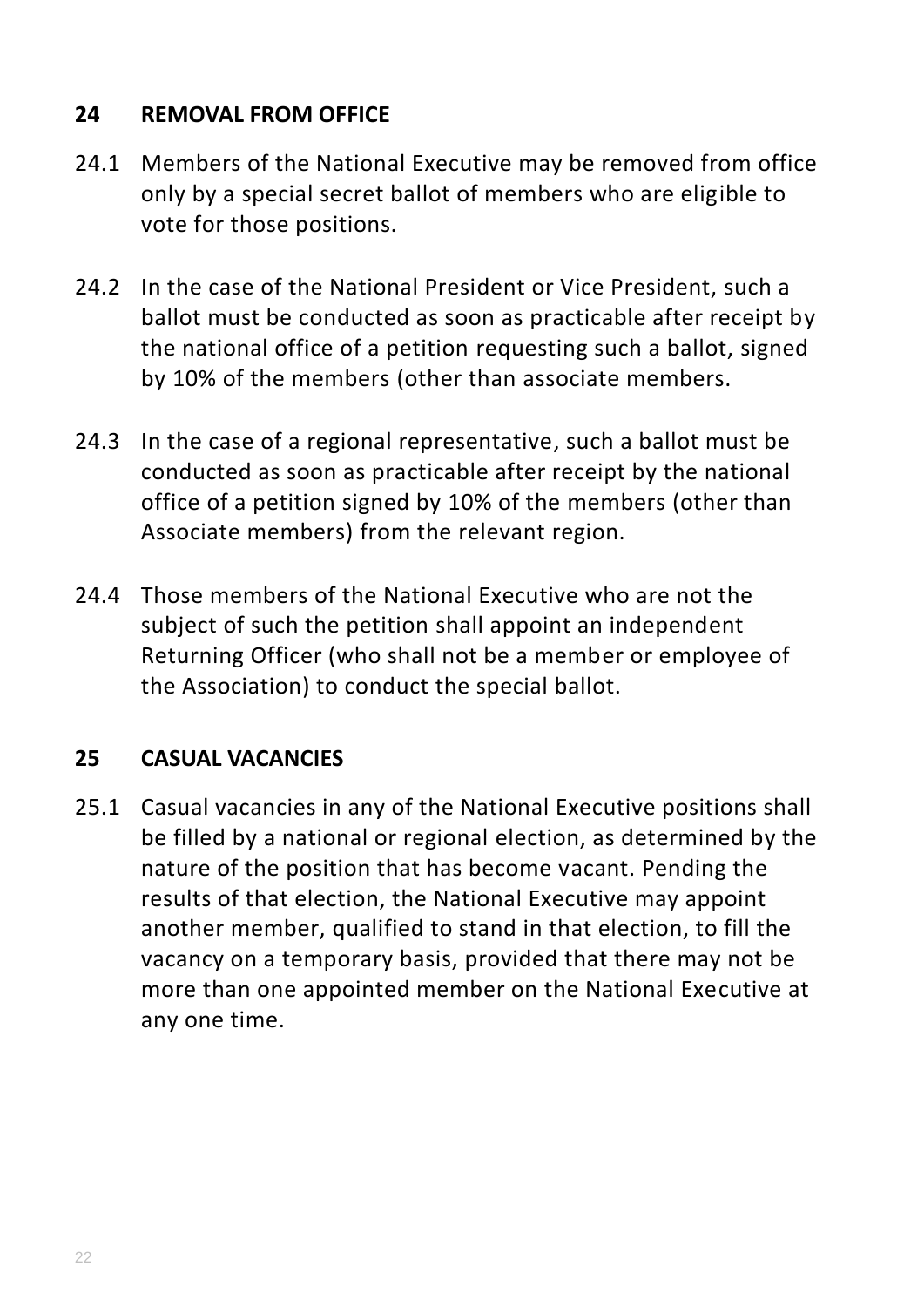- 25.2 An election to fill the vacancy shall be held as soon as reasonably practicable after the vacancy occurs but nominations must be sought within three months. If an election is subsequently required, it shall be conducted by the Returning Officer and the successful candidate shall hold office for the remainder of the three-year term.
- 25.3 It shall not be necessary to fill any casual vacancy if the vacancy arises within nine months of the end of the National Executive's three-year term.
- 25.4 Casual vacancies in a branch position may be filled by any fair and reasonable process that responsible branch officers and the Executive Director may consider appropriate.

# **26 CONSTITUTION OF THE ASSOCIATION**

26.1 A copy of the constitution shall be given to each new member when they have joined the Association. A copy shall also be given free of charge to any member who requests one.

# **27 CONSTITUTIONAL AMENDMENTS**

- 27.1 Amendments to the constitution may be considered at an Annual Conference or at a Special Conference called for that purpose, in strict accordance with the notice and other requirements of Clause 10 and elsewhere in this Constitution. To be binding, constitutional amendments must be approved by 70% of registered representatives present and voting.
- 27.2 As soon as practicable after an amendment to the constitution has been approved by a conference, the Association shall notify members of that amendment and take the necessary steps to formally register the amendment with the appropriate statutory authority.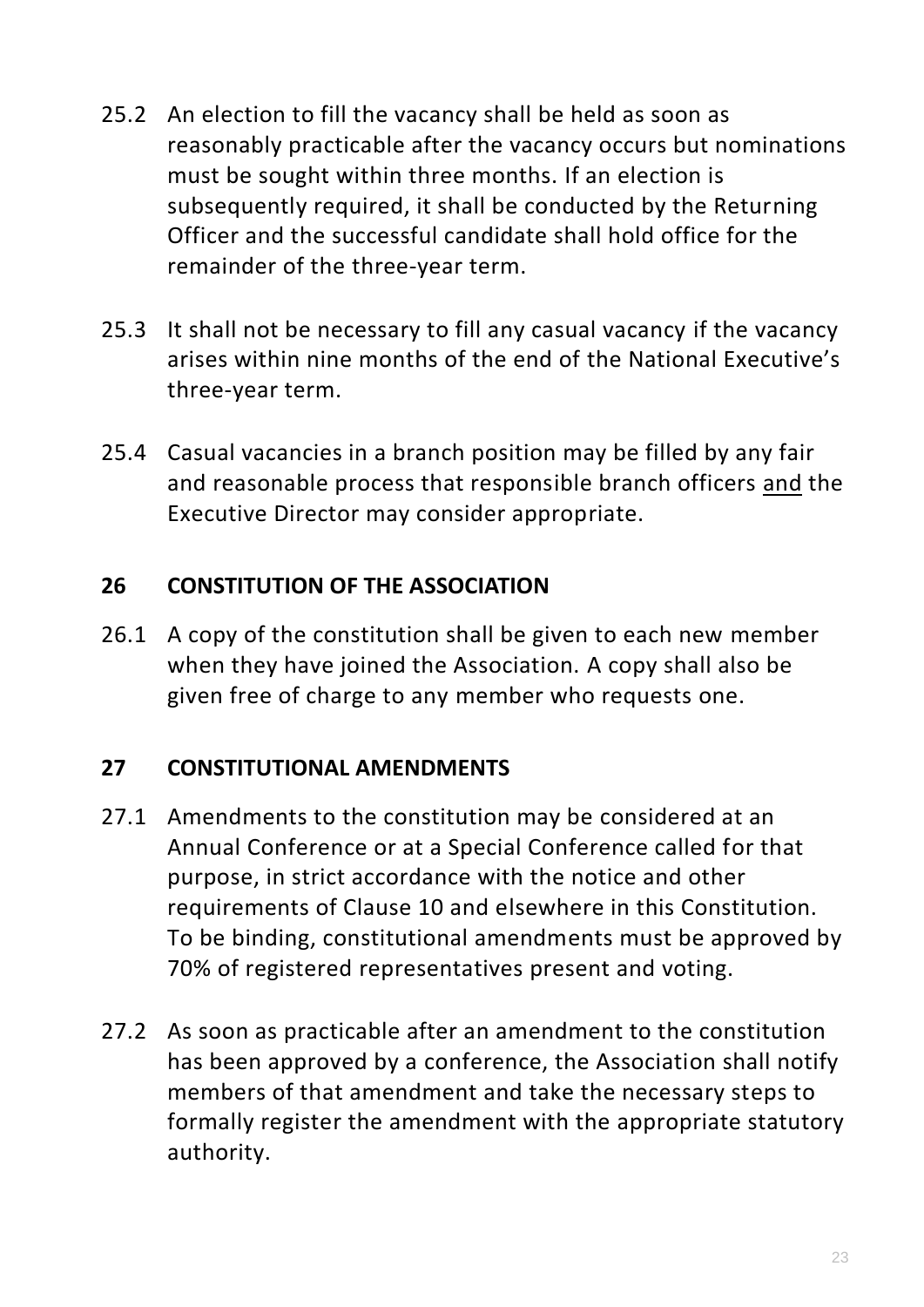# **28 NOTICES**

28.1 Notices or other communications that the Association may be required to send to members may be posted or couriered to their last known postal or work address. Alternatively, they may be sent to members by fax or email or some other reliable and secure electronic means.

#### **29 MEMBERS' ACCESS TO ASSOCIATION RECORDS**

- 29.1 On request, members of the Association may inspect or be given copies of any records or other material held by the Association and which it is lawful or reasonable for a particular member to have access to.
- 29.2 The Executive Director shall ensure that a member's request to inspect or receive copies of such material shall be complied with as soon as reasonably possible after it is received.
- 29.3 Inspection of records or other material held by the Association shall be undertaken during normal working hours at the Association's registered office and should not unreasonably interfere with the other business of the national office and staff.

#### **30 COMMON SEAL**

30.1 The National Executive shall approve a common seal for the Association and may from time to time replace it with a new one. The seal shall be kept in the custody of the Executive Director and shall be used only on the authority of the National Executive. Every document to which the common seal is affixed shall be signed by the Executive Director and the National President or another member of the National Executive authorised by the National Executive.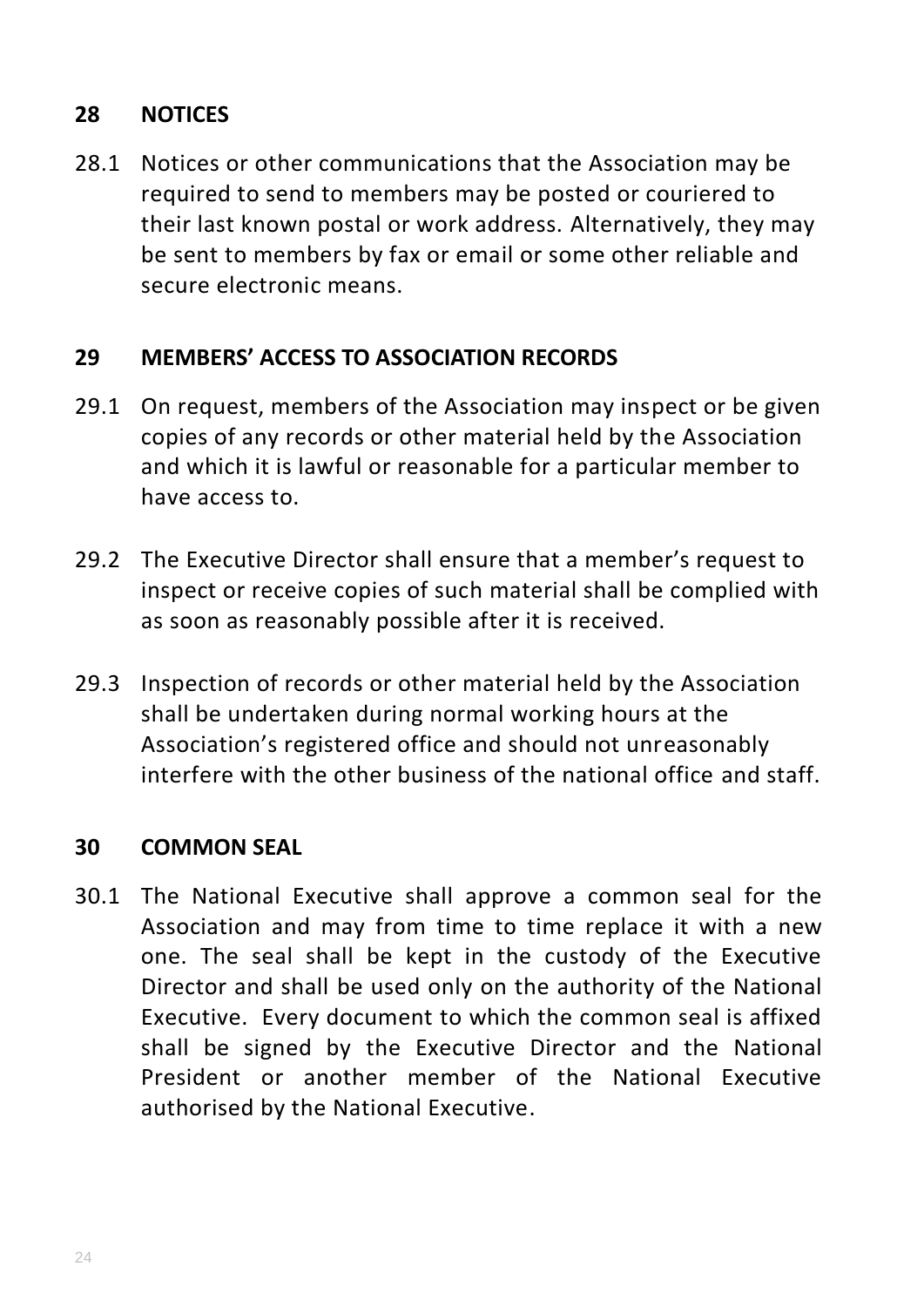#### **31 FINANCIAL YEAR**

31.1 The Association's financial year shall begin on 1 April and end on 31 March the following year.

#### **32 APPOINTMENT OF AUDITOR**

32.1 The Association at its annual conference shall appoint an auditor, who shall be a member of the New Zealand Society of Accountants.

#### **33 DISCIPLINARY MATTERS**

- 33.1 Acting on a complaint from a member or on its own initiative, the National Executive may investigate the conduct of any member who:
	- (a) Repeatedly ignores the policies of the Association; or
	- (b) Undermines or works against the interests of the Association; or
	- (c) Who has seriously compromised or damaged the interests of the Association.
- 33.2 Such investigation shall be conducted fairly and in accordance with the rules of natural justice.
- 33.3 If the investigation upholds the complaint against the member the National Executive may impose such penalty, including suspension or expulsion, as it considers reasonable and appropriate in the all the circumstances.